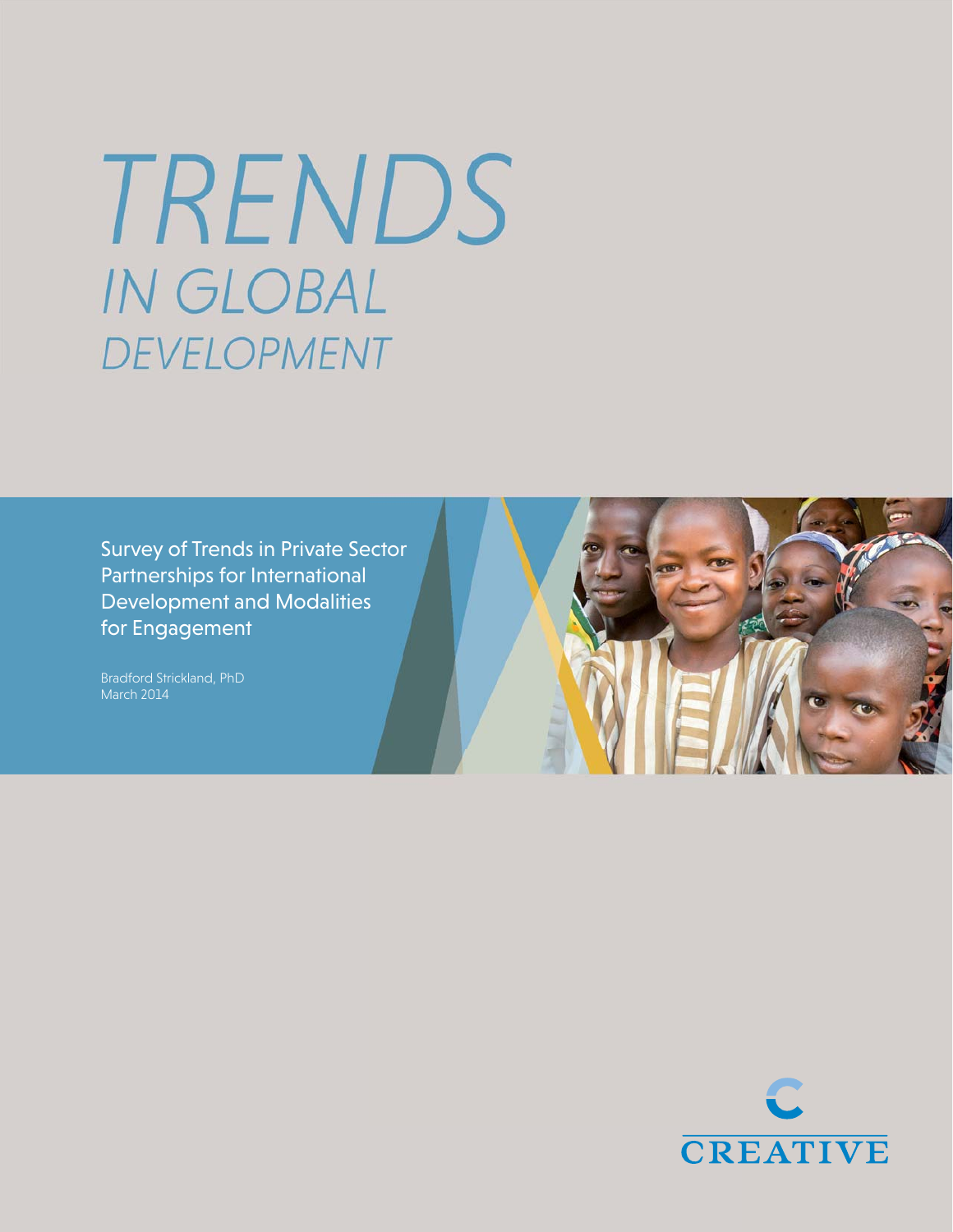## *SURVEY OF TRENDS IN PRIVATE SECTOR PARTNERSHIPS FOR INTERNATIONAL DEVELOPMENT AND MODALITIES FOR ENGAGEMENT.*

*Bradford Strickland, PhD, Creative Associates International Washington, D.C., March 2014*

*Cynthia Irmer for their review and comments.*

# CONTENTS

| 02       | Letter from M. Charito Kruvant                                                                                                                                                                                                                                                                                                                                                                                                                                                                                                                                                                                                                                                   |  |  |
|----------|----------------------------------------------------------------------------------------------------------------------------------------------------------------------------------------------------------------------------------------------------------------------------------------------------------------------------------------------------------------------------------------------------------------------------------------------------------------------------------------------------------------------------------------------------------------------------------------------------------------------------------------------------------------------------------|--|--|
|          | Summary                                                                                                                                                                                                                                                                                                                                                                                                                                                                                                                                                                                                                                                                          |  |  |
| 04       | Introduction                                                                                                                                                                                                                                                                                                                                                                                                                                                                                                                                                                                                                                                                     |  |  |
|          | The Private Sector Business Case for Engaging in International Development                                                                                                                                                                                                                                                                                                                                                                                                                                                                                                                                                                                                       |  |  |
| 05<br>07 | The USAID Case for Private Sector Engagement in International Development                                                                                                                                                                                                                                                                                                                                                                                                                                                                                                                                                                                                        |  |  |
| 09       | Definition of Common Terms and Mechanisms Associated with Engaging Private Sector in<br>International Development                                                                                                                                                                                                                                                                                                                                                                                                                                                                                                                                                                |  |  |
|          | Important Trends Affecting Private Sector Business Engagement in International Development<br>Sectors Receiving Most Private Sector Support<br>Growing Trend for More and Better Communications and Use of Social Media<br>Corporate Contracts Directly with Implementing Partners<br>Let Business Do Business<br>Education Sector Seen to Lag in Private Sector Engagement<br>Increasing Demand for Consistent Impact Evaluation<br>In-Kind Contributions Versus Cash Contributions<br>Volunteerism as a Modality for In-Kind Support<br>Emphasis on ICT Programs and Innovation<br>Private Sector Participation in Coalitions<br>Emphasis on Green Building and Climate Change |  |  |
|          | Modalities for Private Sector Businesses to Engage International Development Expertise<br>Engaging Non-Profit NGOs as Development Partners<br>Engaging For-Profit Companies as Development Partners<br>Corporate Cash Contributions to a Development Agency; Co-Funding a Framework<br>Development Impact Bonds, or Social Impact Bonds<br>Social Yield Notes, or Social Yield Option Notes                                                                                                                                                                                                                                                                                      |  |  |
| 20       | Endnotes                                                                                                                                                                                                                                                                                                                                                                                                                                                                                                                                                                                                                                                                         |  |  |

*This manuscript is produced by Creative Associates International in Washington, D.C. Contents are copyright of Creative Associates International. © 2014*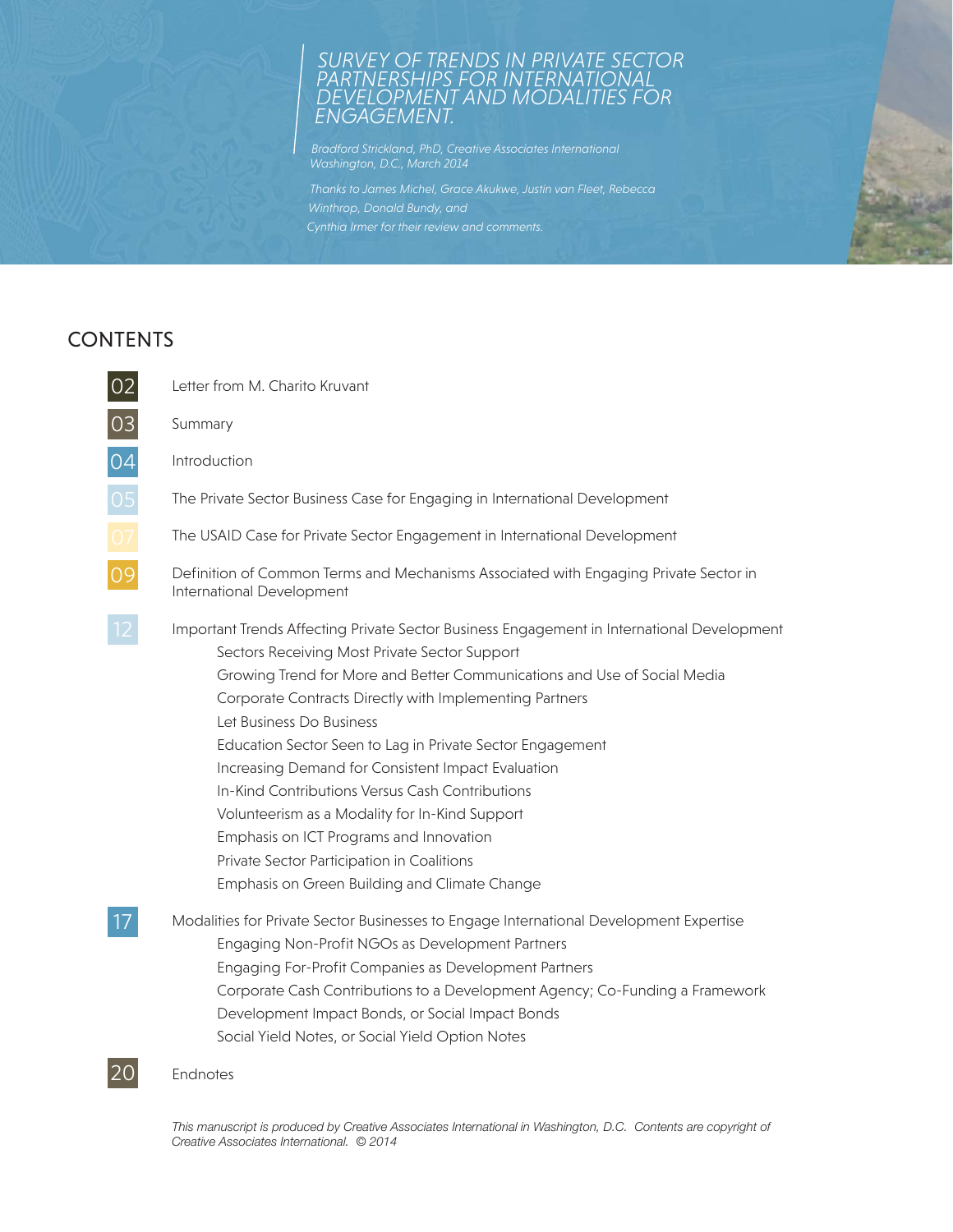# RENDS<sup>1</sup>14

# LETTER FROM OUR PRESIDENT

Welcome to Creative Associates International's "Survey of Trends in Private Sector Partnerships for International Development and Modalities for Engagement." Written by Bradford Strickland, PhD, it provides a valuable overview of current trends in private sector participation in international development.

Through this paper, it is my desire to stimulate a discussion about the variety of ways by which companies of all sizes can reinforce their strategic business goals by supporting initiatives that improve the lives of the people around the world.

When three other women and I launched Creative Associates International in 1977, we sought to establish a mission-driven company that would be an inspiration to disenfranchised people everywhere who wanted to make a positive difference in the world around them.

Today, with approximately 1,000 employees and projects in 20 countries, Creative continues to be a firm that is dedicated to improving the lives of people. This is thanks to the skill of its staff, the dedication of host communities and the support of clients, including the U.S. Agency for International Development and the U.S. Department of State.

During the past 37 years, I have witnessed a welcome change in global and community development—the increased role of the private sector in areas once considered the domain of governmental and multilateral donors. Today, manufacturers, agribusinesses, banks, hotels and other companies unrelated to development have increased their role as partners for a better world. Their roles vary, including cost sharing and working with donors and governments in support of broad international development goals.

Business is being transformed by current social, economic and ecological trends, making "shared value" strategies -the objectives of increased revenue, ecological sustainability, and social impact- the ultimate "triple bottom line" in many corporate board rooms.

A Creative staff member recently told me about a conversation she had with an executive at an electricity

company in Panama. The executive said: "It used to be that what was good for the company was good for society. Now it's the inverse. What's good for society is good for the company." That business sponsors Creative's youth outreach centers for a host of reasons, their bottom line included.

This level of participation is new for many corporations, many of which may be growing fast in fragile and emerging markets.

As a business, Creative and its leadership understand the perspective of the private sector. As development professionals, we have nearly four decades of experience in conflict- and post-conflictaffected settings and know how important it is to bring a collaborative approach to address pressing issues.

Creative partners with the private sector on small and large initiatives. From Honduras to Nigeria and Egypt to Afghanistan, these partnerships support government contracts and grants, as well as businessto-business contracting.

Our staff in headquarters and around the world takes pride in its ability to be reliable, trusted and consistent implementer of projects. Our proven approaches support communities and clients, while providing both parties with sustainable activities that generate lasting benefits.

Creative is pleased to sponsor this paper and contribute to the evolving role of the private sector in international development.

Peace,

m. Charli Ofunoul

M. Charito Kruvant President & CEO Creative Associates International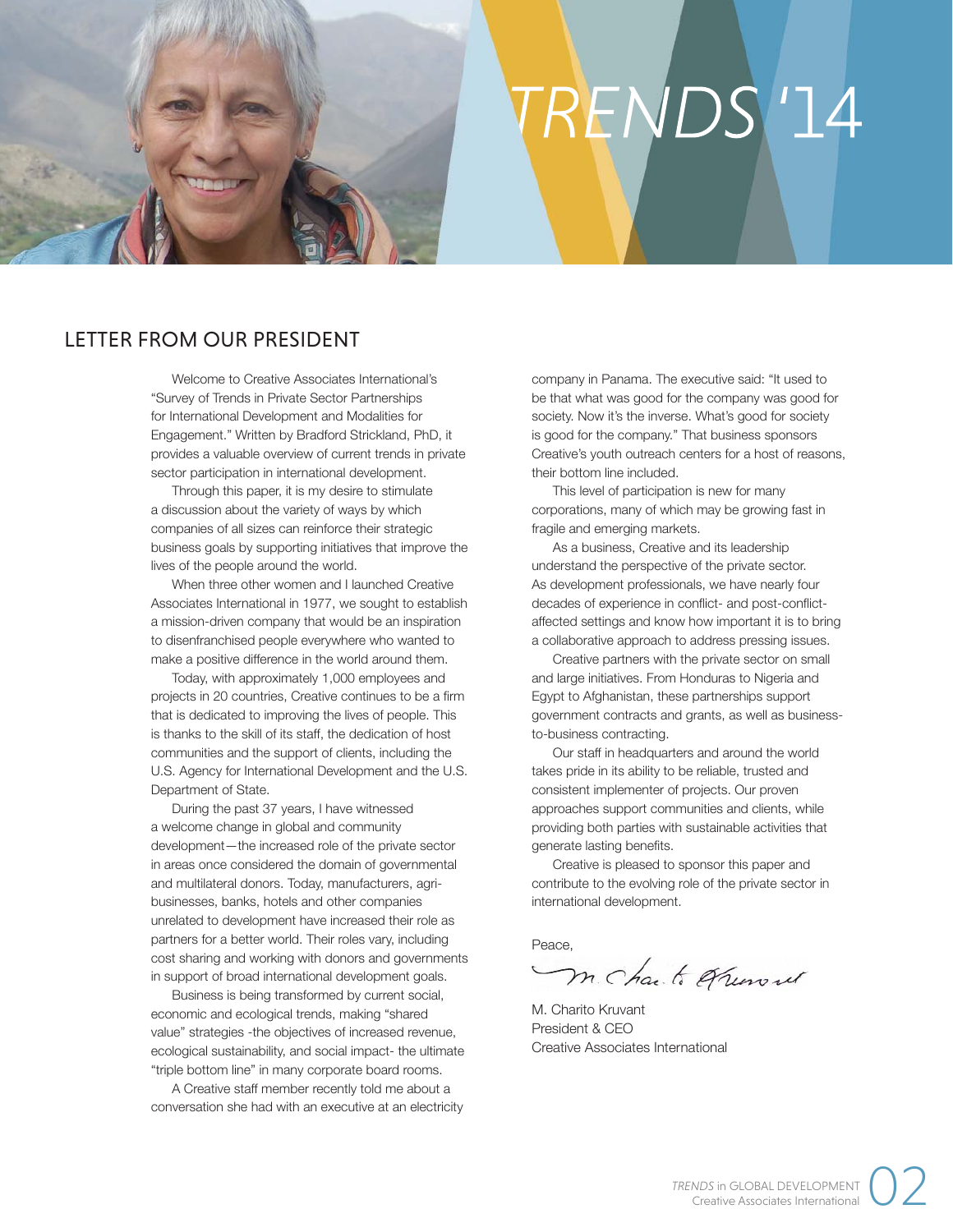

# *USAID RECOGNIZES THAT BY*

# SUMMARY

Effective collaboration between government and the private sector will be a crucial dimension of responding to the development challenges of the 21st century. The private sector is an essential source of financing, innovation, knowledge and applied values (such as efficient and accountable performance). These contributions by the private sector will be needed to help meet growing needs for food, water, energy, infrastructure, social services, and employment, and to address poverty reduction and sustainable management of the ecosystem.<sup>1</sup> This paper describes how the private sector in industrialized and developing countries has become a key partner in international development cooperation. It examines evolving relationships from the perspective of private firms and development agencies, explains commonly-used terms that describe the role of business in development, and summarizes several major trends in private sector partnerships. It also outlines common modalities for businesses to engage international development expertise (e.g., from nonprofit organizations and for-profit companies).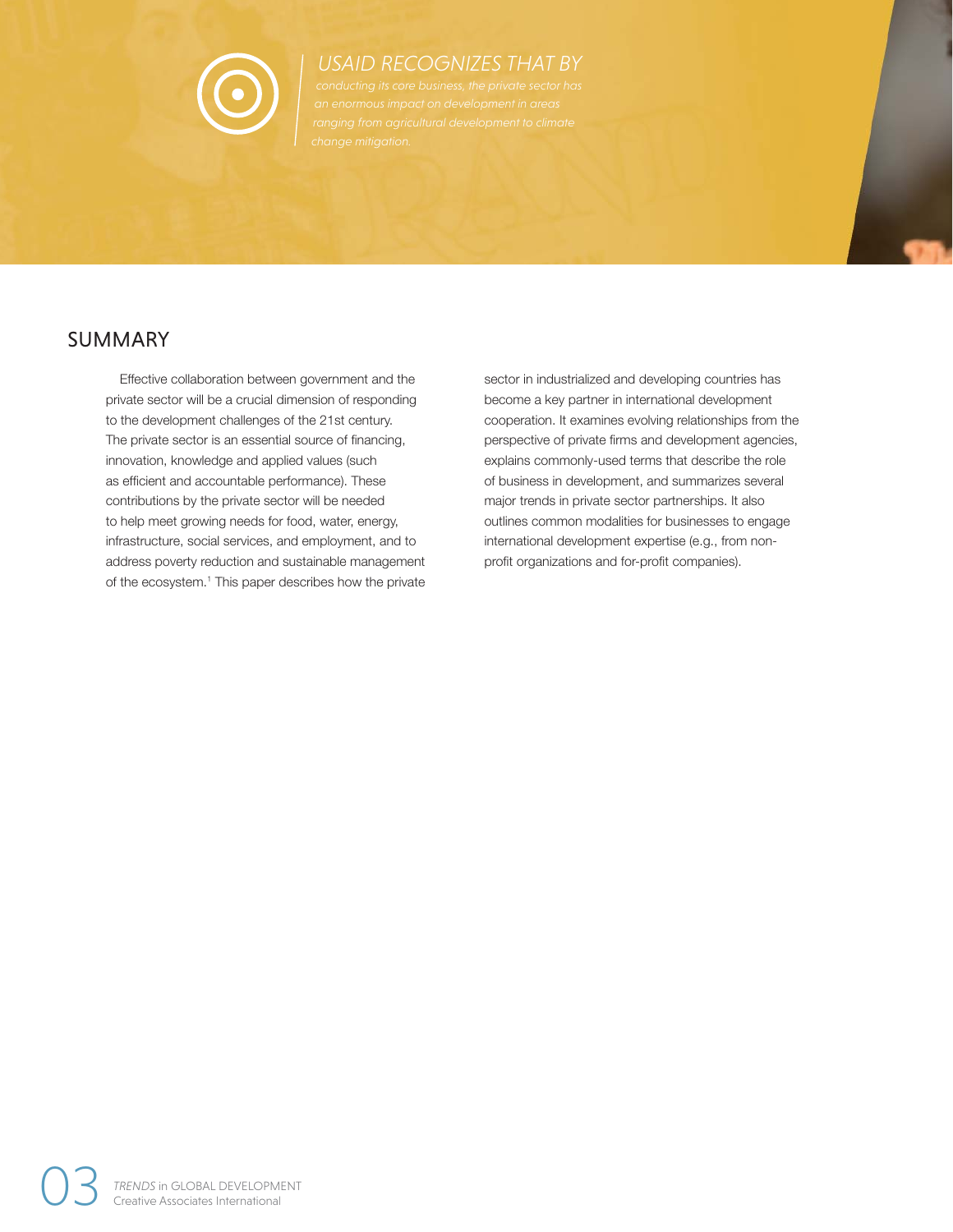# TRENDS '14

# INTRODUCTION

The importance of the private sector for development has been emphasized repeatedly in numerous international fora in recent years.

Noteworthy examples include the series of G20 summit declarations since 2010<sup>2</sup> and the formation of a G20 Business Coalition (B20) as the main G20 business interlocutor.3 The 2011 Busan Declaration of Partnership for Effective Development Cooperation, subscribed to by 160 countries and more than 60 international organizations, expressly recognized "the central role of the private sector in advancing innovation, creating wealth, income and jobs, mobilizing domestic resources and in turn contributing to poverty reduction." Busan invited representatives of the public and private sectors to explore "how to advance both development and business outcomes so that they are mutually reinforcing."4 References to the role of the private sector also feature prominently in the report of the United Nations Secretary General's High Level Panel on the post-2015 development agenda.<sup>5</sup>

This international attention to the private sector is echoed in national development policies. In particular, the United States Global Development Policy declares that the US will prioritize partnership "from policy conception through to implementation" in order to leverage public sector investments and spur action by the private sector and others.<sup>6</sup> Canada has also taken up the role of the private sector in its development policy.7 Likewise, the importance of the private sector is noted in the European Union's development policy, adopted in 2012.<sup>8</sup>

It can be argued that these international and national policy declarations and the concurrent indications of private sector interest are responding to multiple economic and political realities of globalization. The dramatic change in the composition of financial flows to developing countries, which are now primarily private,<sup>9</sup> and the growing importance of developing countries in global markets are causing both development agencies and private businesses to give increased attention to the private sector role in development.

These changing realities also help to explain why there is increasing acceptance of a broad and diverse mix of development instruments, maximizing resource pools and serving diverse interests, including those of host countries. From the perspective of some development professionals, private sector engagement is integral to the transformation of development cooperation to meet the demands of a globalized economy. Others say that such engagement has not yet been proven to be a preferable alternative to traditional modes of foreign assistance.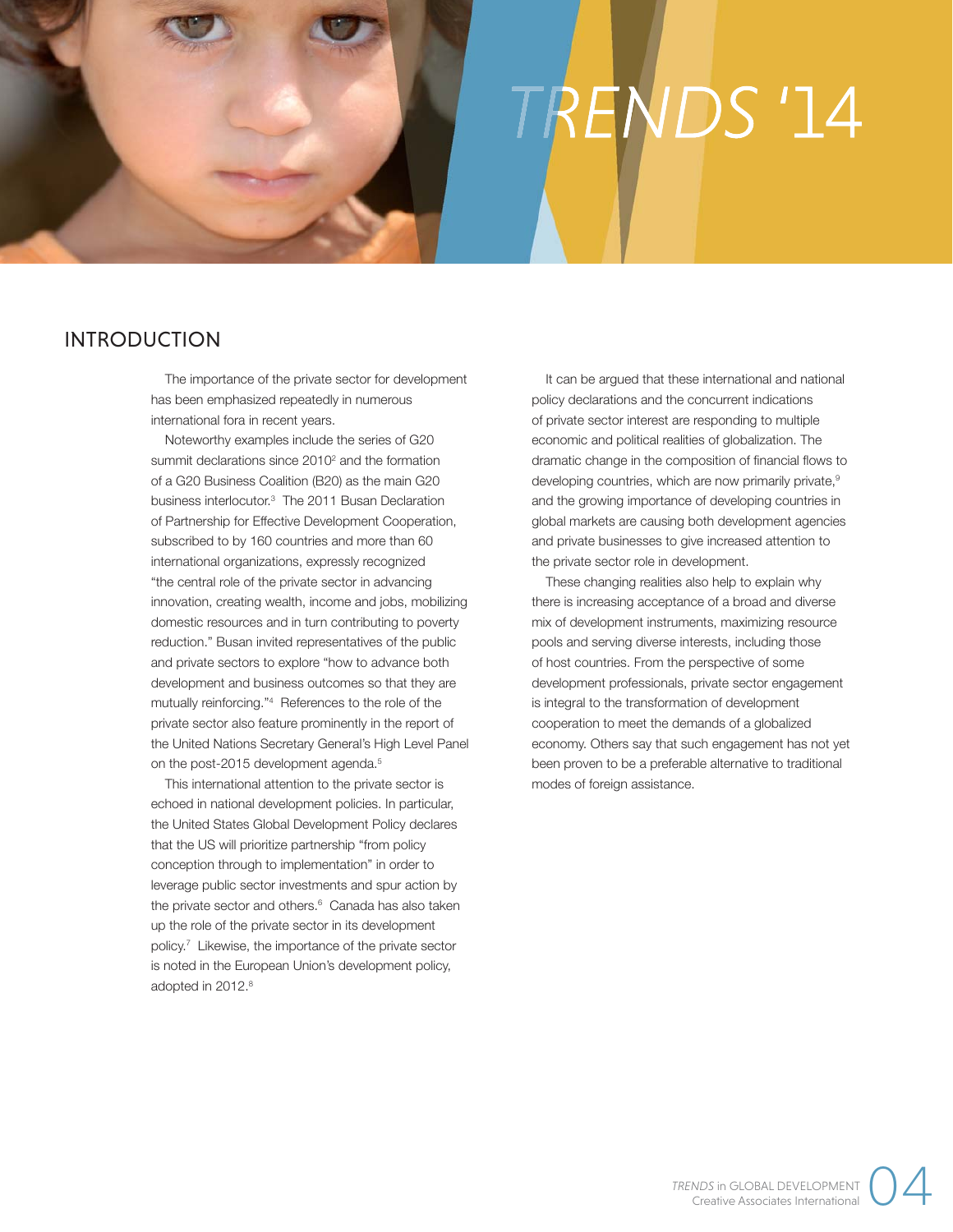# TRENDS

# THE PRIVATE SECTOR BUSINESS CASE FOR ENGAGING IN INTERNATIONAL DEVELOPMENT

From the perspective of many businesses, private sector PARTICIPATION has already changed the landscape of international development cooperation and significantly affected how businesses attain market ENTRY in developing countries. Socially and environmentally conscious consumers are placing increasing pressure on businesses to demonstrate socially and environmentally responsible business practices both locally and globally. Within the private sector, the case for engagement is well established. Working documents by McKinsey (2009) and Price Waterhouse Coopers (2005) indicate that most companies investing in international development efforts intended to have social or environmental impact also expect their businesses to benefit in several ways, including:

- **Improved public relations and image enhancement**
- Improved health status of workforce
- Increased demand for products and services
- Providing a mechanism for joint investment or risk sharing for creation of new markets or products
- Enhanced understanding of key markets and valuable networks for future business

Discussions with representatives of businesses engaged in development-oriented investments also indicate other important macro-economic benefits, such as:

- § Increased wages in target markets for remittances, leading to broad economic growth
- Promotion of economic stability in emerging market environments<sup>10</sup>

The business people making the case for such investments work at different levels in their firms. A useful description of the ways private sector entities make their decisions can be found in Justin van Fleet's Brookings Institution Working Paper 4, *A Global Education Challenge: Harnessing Corporate Philanthropy to Educate the World's Poor (2011)*. 11 Van Fleet says corporate philanthropy and social investments are usually carried out through a department within a company, or by a corporate operating foundation. Direct corporate contributions usually come from one of the following sources: senior management discretionary budgets, corporate social responsibility departments, community relations offices, or marketing budgets. Contributions can be either cash or in-kind. The size and scope vary, and are usually determined by the office making the contribution, as related to the company's business goals. Senior management discretionary funds are usually unrestricted, whereas corporate social responsibility funds are generally targeted to specific projects. All of these contributions are informed by a company's strategic plan.

Corporate philanthropy is often conducted through foundations or trusts incorporated as distinct entities within the parent company. A foundation structure provides companies significant tax benefits. Such foundations and trusts most often incorporate the parent company's name, and corporate senior executives often serve as key officers and members of the foundation's Board.

While they may be endowed from corporate profits, these foundations operate with their own mission, independently of a company's business functions. For example, the M. A. Cargill Foundation, Ford Foundation, Bill & Melinda Gates Foundation, and the Hewlett Foundation are not corporate operating foundations, but wholly independent foundations that carry out activities driven by their own specific mission statements. Decisions in these foundations are made independently of a corporate decision-making processes. There are some development professionals who do not consider the Ford, Gates, and Hewlett Foundations when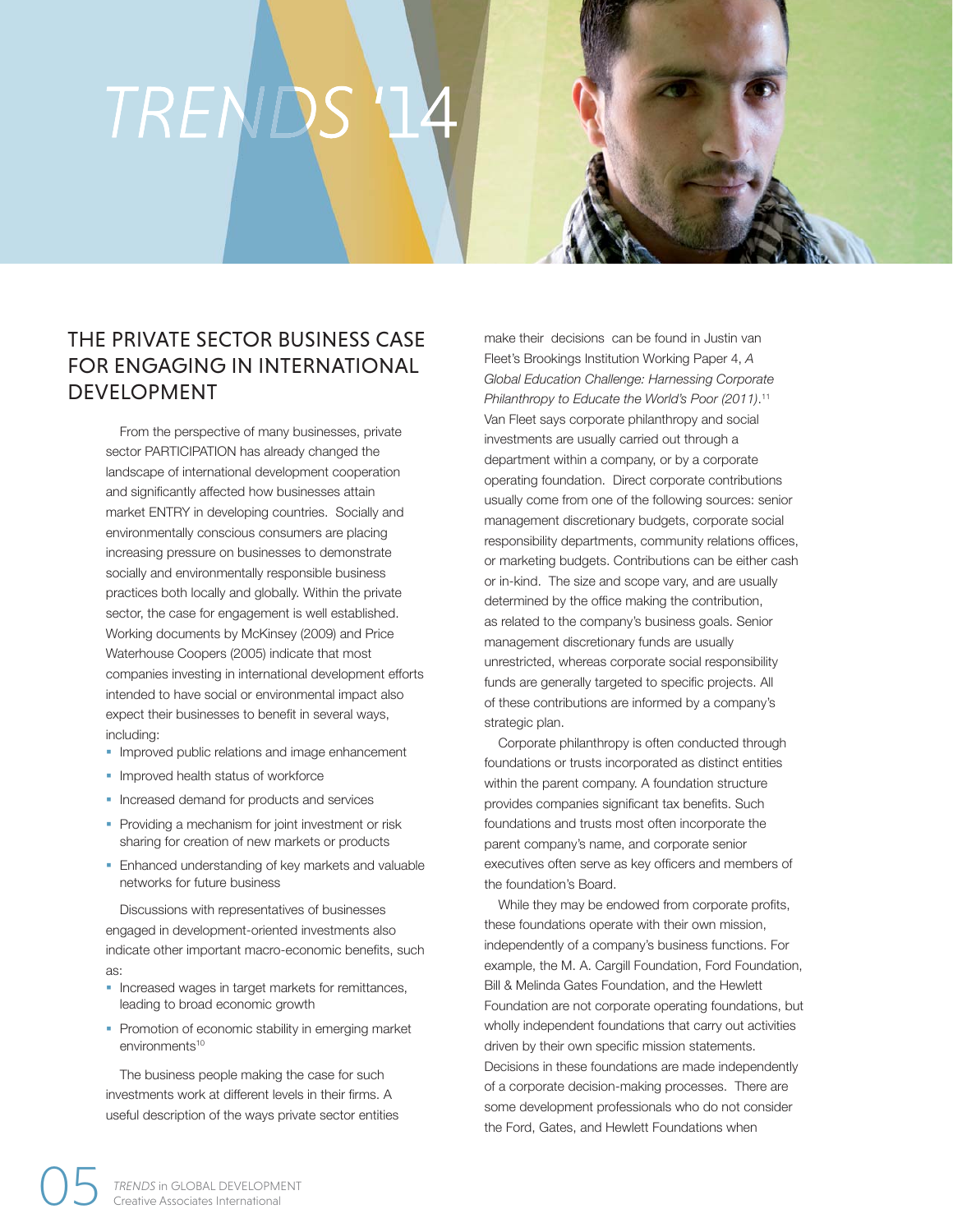# *220*

## *THE 2011 BUSAN DECLARATION*

*of Partnership For Effective Development Cooperation subscribed to by 160 countries and more than 60 international organizations, expressly recognized "the central role of the private sector in advancing innovation, creating wealth, income and jobs, mobilizing domestic resources and in turn contributing to poverty reduction."*

discussing the role of the private sector in development efforts because of their history and operating structures.

Van Fleet also provides an overview of the private sector decision-makers who most commonly determine a company's social development and social responsibility investments:

- Senior Management: The chief executive officer and other senior-level managers often sit on philanthropy boards and may play a variety of roles; their concurrence about social investments is often key.
- **Business Units: Various business units, driven by** marketing pressures or internal politics, may influence the philanthropic activities of a company.
- **Employees:** In US-based companies, employees can participate in funding decisions by serving on committees that approve recipient organizations
- Philanthropy Directors and Staff: The philanthropy staff is usually small and unlikely to have technical knowledge of international development issues.<sup>12</sup>

For those seeking to engage corporations in support of social development activities, the various manners of engagement considered for each level of decision making should be framed specifically by where the decision-maker works within the company and how they affect the direction of social investing and decision making.13

In order to engage in international development efforts and to implement and sustain on-the-ground programs, corporations may need to contract with a project implementer. That project implementer might be a local firm, international contractor, or international NGO. In order for a corporation to fully benefit from social investments in international development, external technical design and implementation assistance may be needed. This represents a distinct entry point for collaboration between corporations and independent contractors in development assistance, but to date it is an under-documented area with little definition.<sup>14</sup>

Recent research by Deloitte,<sup>15</sup> cited in discussions on the August 2013 e-newsletter *CSR Wire*16 states that there are five key global trends accelerating corporate participation in environmental, social and governance issues in international development. Those trends are: loss of public trust in large institutions (businesses as well as government); stakeholder pressure from a growing middle class in emerging markets in China, Brazil, and India; growing demand for and constraints on natural resources; supply chain risks in globalized production of goods; and increased corporate visibility as a result of social media.

Under such pressure, private sector engagement in international development has expanded beyond philanthropy to encompass investments that are primarily intended to achieve business purposes but also have environmental or social objectives. "Shared value" and "triple bottom line" are terms increasingly used in corporate boardrooms and marketing divisions to describe the approach of using business assets to advance the following three goals:

- revenue aims of businesses (profits)
- **•** environmental sustainability (planet)
- capabilities to provide social services (people)

There is a tendency among public and private sector development professionals to discourage talking about corporate involvement in social development as "corporate social responsibility" (CSR), or "social giveback," as if business had taken something "away," or did not already exercise social responsibility. While CSR continues to be used as a convenient short-hand term to refer to corporate activities in social development (many corporate departments are structured around the term) the concepts and terms related to "shared value" and "triple bottom line" are gaining prominence in corporate and academic discourse. Indeed, it would seem that private sector business investments and practices are in the process of a transformation to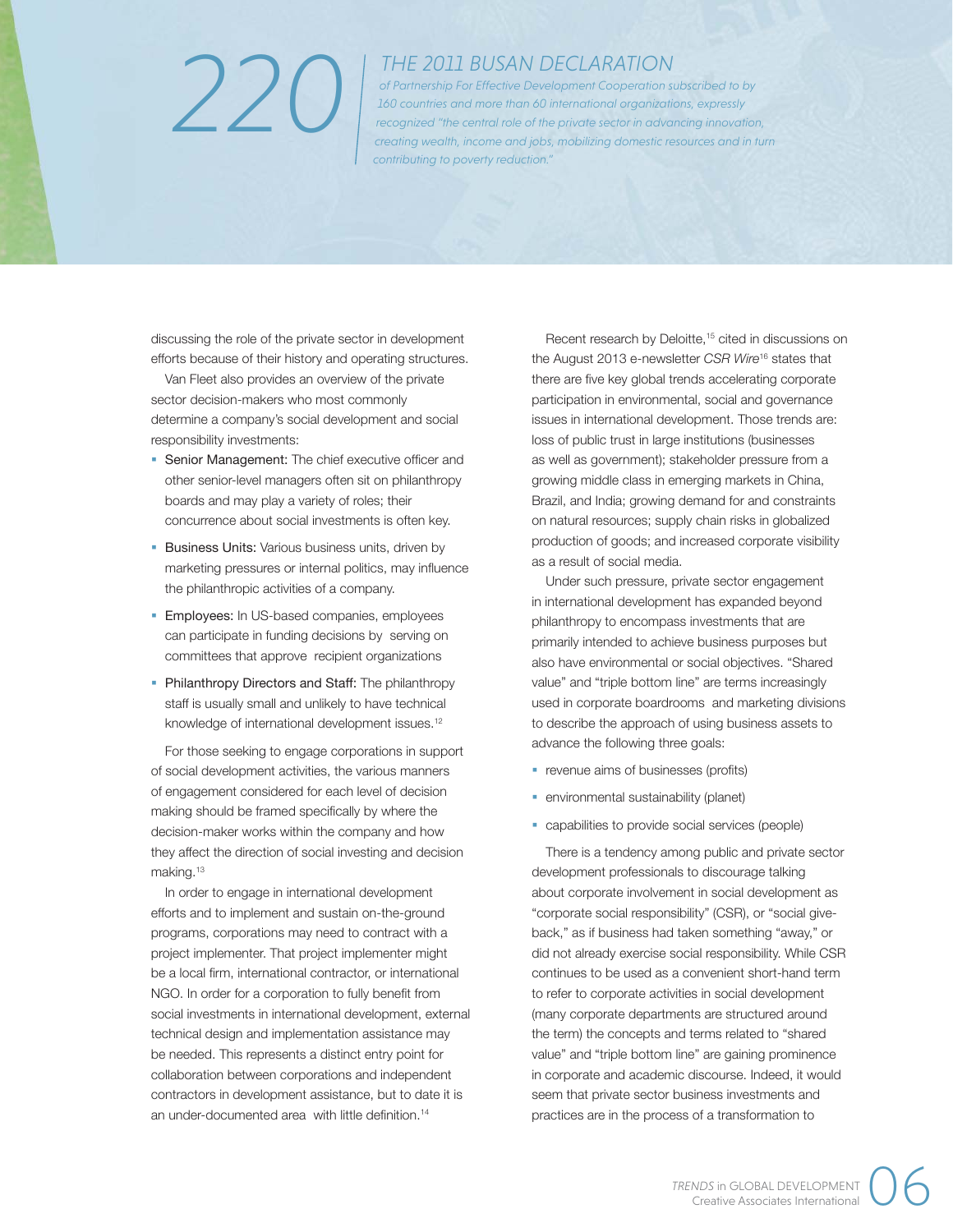produce "shared value" outcomes that simultaneously benefit host communities, shareholders, and the environment.<sup>18</sup>

# THE USAID CASE FOR PRIVATE SECTOR ENGAGEMENT IN DEVELOPMENT

Arguments for the private sector's role in international development are increasingly promoted by governments (including the US, EU, and many developing countries) and multilateral development organizations (such as the African Development Bank, World Bank, and others). Governments have built on their domestic successes in public-private sector collaboration to develop needed infrastructure and social systems in domestic settings that otherwise might have proven too costly and complex for governments on their own. The term Public Private Partnership originates from this collaboration in the domestic arena between business and government, and has been applied to international development under various labels.19

USAID introduced the Global Development Alliances (GDA) concept in 2001 to reorient how it would work with partners in the international development context. Resources for international development are shifting (by some estimates, in 2013 80% of capital flows to the developing world came from foreign direct investment, private donations and remittances, and only 14% came from official development assistance), The GDA model builds on this trend and on the notion of alliances to maximize development impact, to the mutual benefit of businesses, development agencies, and recipients.20

USAID makes the case that involving the private sector through its GDA mechanism:<sup>21</sup>

- Distributes risk among partners in ways that are more equitable
- Builds long term sustainability of development investments
- Increases development program impact by gaining access to businesses' consumer and distribution networks
- Promotes access to technologies that may be well suited to address complex problems
- § Uses cutting edge business practices in developing country settings to solve development problems in a way that recipients are better equipped for a global economy
- § Leverages the reputation of US Government (USG) to support private sector business goals to enhance the impact of development programs
- Taps the availability of USG (and other) treasuries to underwrite credit risk
- § Supports long-term emergence of business environments that improve social indicators of developing countries for the long term.

The USAID GDA/Partnership database has not been updated since 2009,<sup>22</sup> but in 2011 secondary sources noted that between 2001 and 2010, USAID claims to have participated in more than 1,000 private sector partnerships of some kind with more than 3,000 different partners, leveraging at least \$13 billion. Because the definitions and terms for GDA have evolved over the last decade, the descriptive determinations in the GDA database are inconsistent, as are the aspects of the GDA reported and tracked.23 Another US government tracking effort, in partnership with DEVEX Impact, reported in 2013 that USAID has participated in more than 1,600 partnerships with more than 3,000 entities, with a total lifetime investment of nearly \$20 billion. Because of inconsistency in data collected over time it is not possible to make definitive claims about the effectiveness of these partnerships in delivering services compared to traditional methods for delivering development assistance.

Notable GDA or Partnership related contracts in recent years include: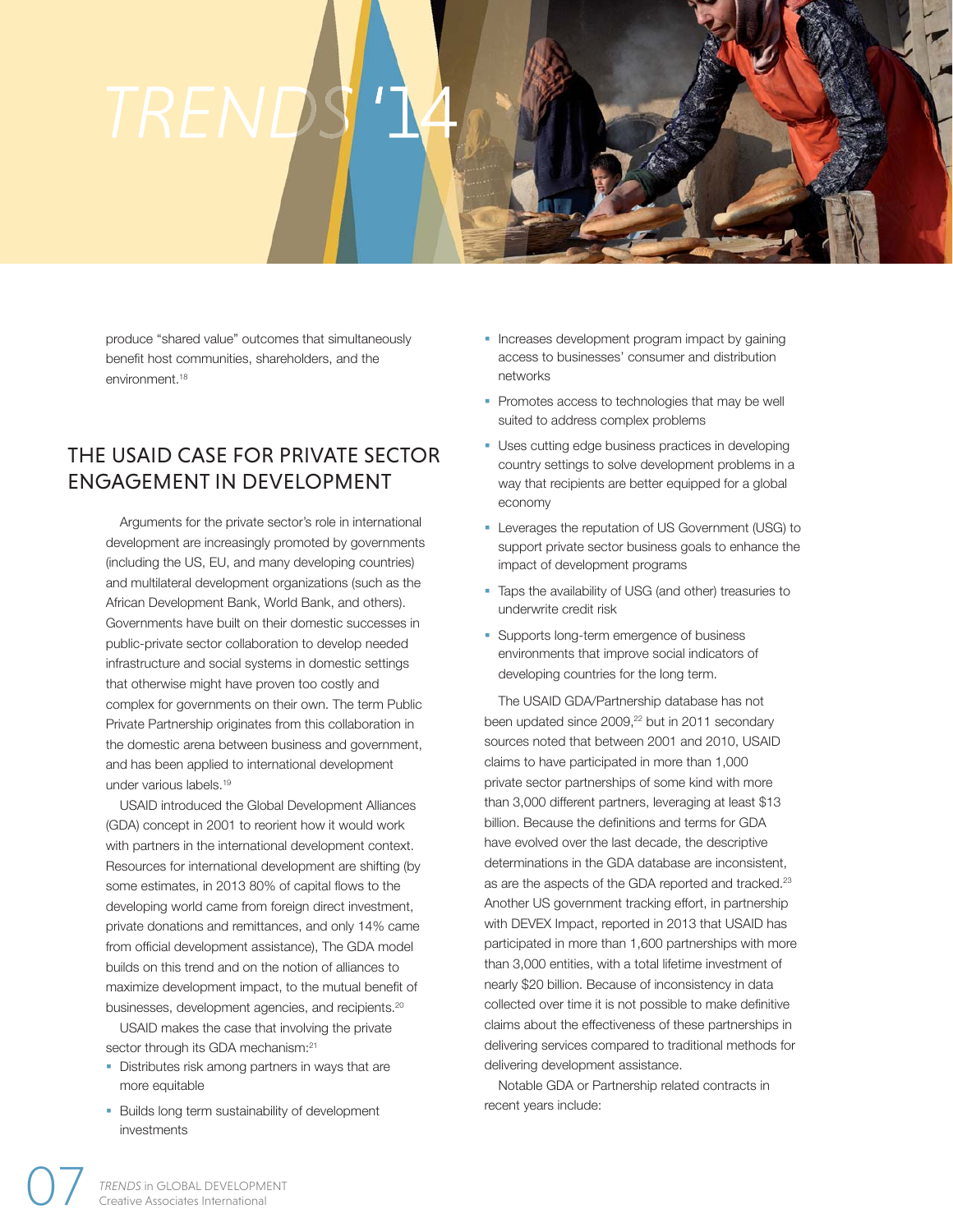*70%*

ł

# *"ASIA AND THE PACIFIC REGION*

*attracted the most attention from [U.S.] companies that donated internationally, with a majority (70 percent) giving to this geographic area."*

> *~ Giving Beyond Borders: A Study of Global Giving by U.S. Corporations, Oct. 2013, Global Impact*

### *Table 1: Selected Examples from the Past Decade*

| PRIMARY CONTRACTOR<br>OR PARTNERS                         | <b>SECTOR</b>                                | <b>DESCRIPTION OF AWARD</b>                                                                                                                                                                                              |
|-----------------------------------------------------------|----------------------------------------------|--------------------------------------------------------------------------------------------------------------------------------------------------------------------------------------------------------------------------|
| DAI                                                       | Multi-sectoral Partnerships                  | GDA support services to USAID, including<br>production of Alliance manuals, evaluation of GDA                                                                                                                            |
| Abt Associates.<br>local implementing firms               | <b>Health</b>                                | Supported models for private sector participation<br>in USAID health projects in India and Ethiopia -<br>foundation of SHOPS project                                                                                     |
| Chevron<br>DAI                                            | Economic Growth:<br>Democracy and Governance | Chevron contributes support to USAID for broad<br>economic growth program, helping also build<br>capacity of communities in Angola; Example:<br>ProAgro Project, awarded to DAI 2004-2007 to<br>link products to markets |
| Ecobank; Western Union<br>Foundation                      | Economic Growth                              | Western Union supports Ecobank to give grants<br>to new enterprises in Ghana                                                                                                                                             |
| Western Union Foundation                                  | Economic Growth                              | Supports economic opportunity for African<br>Diaspora workforce                                                                                                                                                          |
| <b>Blommer Chocolate:</b><br>Olam International           | Asia Agriculture                             | Improving cocoa production in Indonesia                                                                                                                                                                                  |
| Hershey, Nestles, Mars, through<br>World Cocoa Foundation | West Africa Agri                             | Improving the production and harvest of cocoa in<br><b>West Africa</b>                                                                                                                                                   |
| CARE, Ford Foundation, ITS                                | Gender empowerment                           | Film and other advocacy tools for gender<br>empowerment in five countries                                                                                                                                                |
| PepsiCo, WFP                                              | Food Security/Agr                            | Develop chickpea nutritional supplement for<br>school feeding programs in East Africa                                                                                                                                    |
| Meridian, Bayer, others<br>(Catalyst Consortium)          | Health                                       | Reproductive health and contraceptive access<br>- advocacy tools and communications in 11<br>countries                                                                                                                   |
| Bayer, others                                             | Health                                       | Contraceptive Security Initiative - State Dept<br>initiative to improve access to contraception for 27<br>million women                                                                                                  |
| Bayer, AED, Siamdutch Mosq<br>Netting, Syngenta           | Health                                       | Improved the marketing and distribution of<br>insecticide treated bed nets in SSA (NETMARK)                                                                                                                              |
| Coca-Cola, BSR,<br>Ford Foundation                        | Water                                        | Improved access to water resources in India                                                                                                                                                                              |
| Coca-Cola, Save the Children,<br><b>PEPFAR</b>            | HIV/AIDS, OVC                                | Improving the lives of adolescents affected by<br><b>HIV/AIDS</b>                                                                                                                                                        |
| Coca-Cola                                                 | Water                                        | Global Alliance to provide access to clean water in<br>countries where both institutions work                                                                                                                            |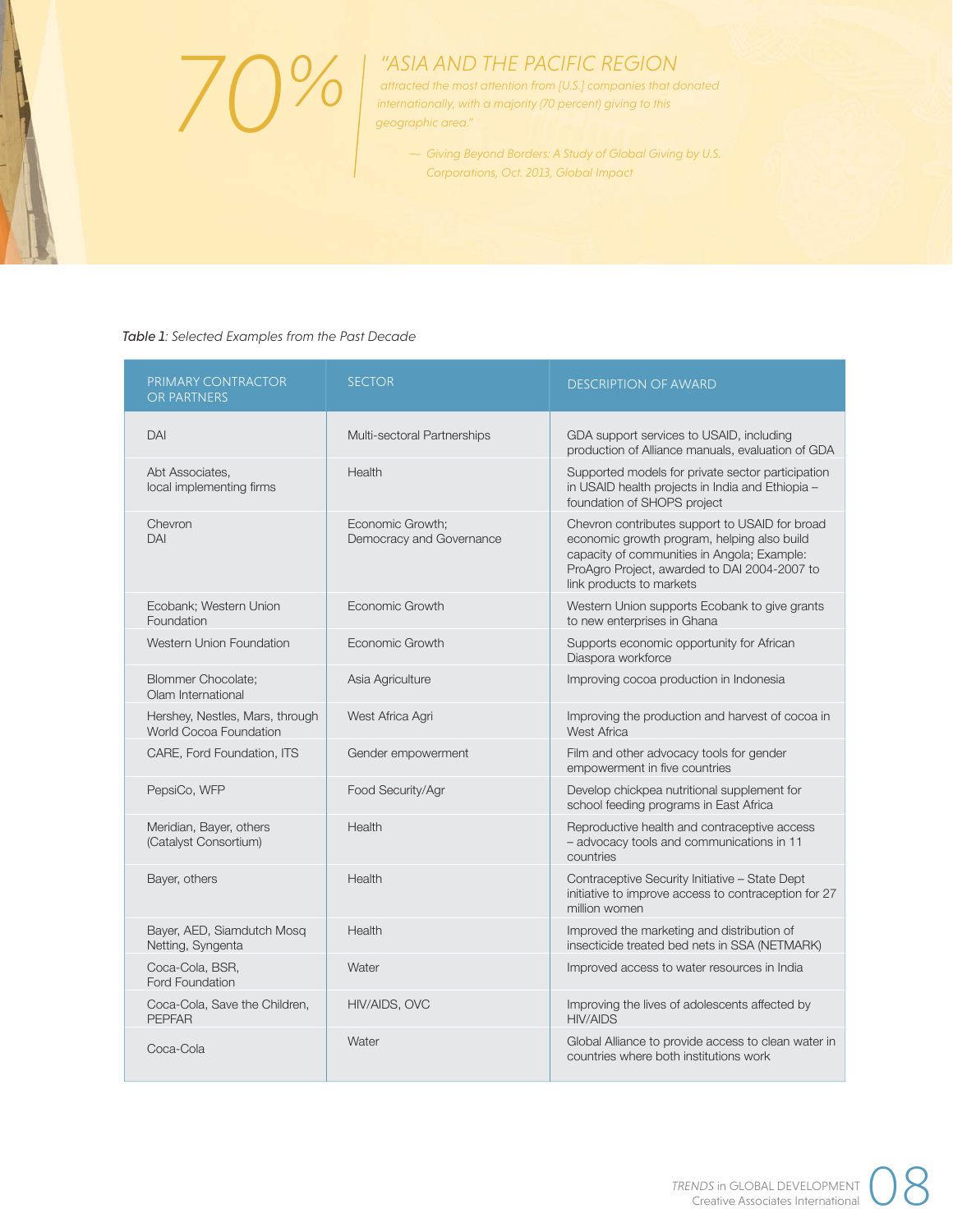# *"CORPORATE GIVING OFFICERS*

*Giving in Numbers, 2013 Edition ~ The Committee Encouraging Corporate Philanthropy identified business strategy and employee footprint as the strongest dentified business strategy and employee footprint as the strongest*<br>drivers for the expansion of international giving. Other reasons for<br>*expansion included societal need and revenues generated abroad."*<br>*Civing in Numbe* 

In recent years, USAID has expanded beyond its traditional use of GDA for private sector engagement. USAID Administrator Rajiv Shah articulated current policy in a June 2012 interview with *Forbes* magazine: "We should embrace greater private sector engagement in development, and identify new ways to harness the skills, technologies and innovations that companies large and small can bring to bear."24 Today, in addition to GDA, USAID relies on an expansion of its Development Credit Authority program,<sup>25</sup> Development Innovation Ventures,26 and a variety of Feed the Future partnership mechanisms.27 USAID also is using the GDA tool in innovative ways involving multiple partners and collaborative management structures.<sup>28</sup> USAID's participation in the US Partnership for Growth Initiative provides an additional channel for private sector engagement.<sup>29</sup>

# DEFINITION OF COMMON TERMS AND MECHANISMS ASSOCIATED WITH ENGAGING PRIVATE SECTOR IN INTERNATIONAL DEVELOPMENT

Over the past decade, corporations, development institutions and contractors have experimented with various models for engaging the private sector in international development. A variety of descriptive terms, mechanisms and government offices have evolved associated with that process. There continues to be confusion around these terms and what they represent (whether offices, mechanisms, or approaches). Many strategists and policymakers have expressed a desire to "let a thousand flowers bloom." There is growing acceptance of the emerging role of private enterprise in international development, and consensus that a wide diversity of development instruments is good for sustainable international development.

One of the purposes of this report is to identify and define as many of those terms and categories as possible, based on current prevailing trends. Such clarification is lacking in existing literature, and will be helpful to both Washington-based implementing partners (including non-profit NGOs as well as for-profit contractors) and private sector companies developing strategies for private sector engagement.

### *USAID Cost Share*

Private sector participation in international development is not a new concept at USAID. It has been brought to many projects through the USAID procurements process in what is called cost-share. The value of cost-share is stipulated in USAID procurements and requires in-kind or cash contributions by the project implementer or another implementing partner. It can include donation of unrecovered indirects, buildings or property, or volunteered labor. Requests for Applications (RFA) and the Federal Acquisition Regulations (FAR) clearly stipulate the value of cost share as well as the criteria for meeting it. Cost share typically must be calculated in the budget of a cooperative agreement application submitted for review, and must be accounted for at close out. Cost share is an auditable contribution to a program and subject to verification. It can be seen as a way to enlist private sector partners to contribute to a project.<sup>30</sup>

#### *Public- Private Partnerships (PPP)*

The term Public-Private Partnerships (PPP) is the highest-level rubric that captures all variety of ventures between the public sector and private sector, seeking to work together to accomplish major economic and social goals. USAID's Division of Global Partnerships, within the IDEA Office, states that one should think of PPP as a broad umbrella under which USAID's Global Development Alliances (GDA) fit. PPP are sought by many government agencies, arguing they can help make projects affordable, maximize the skills of the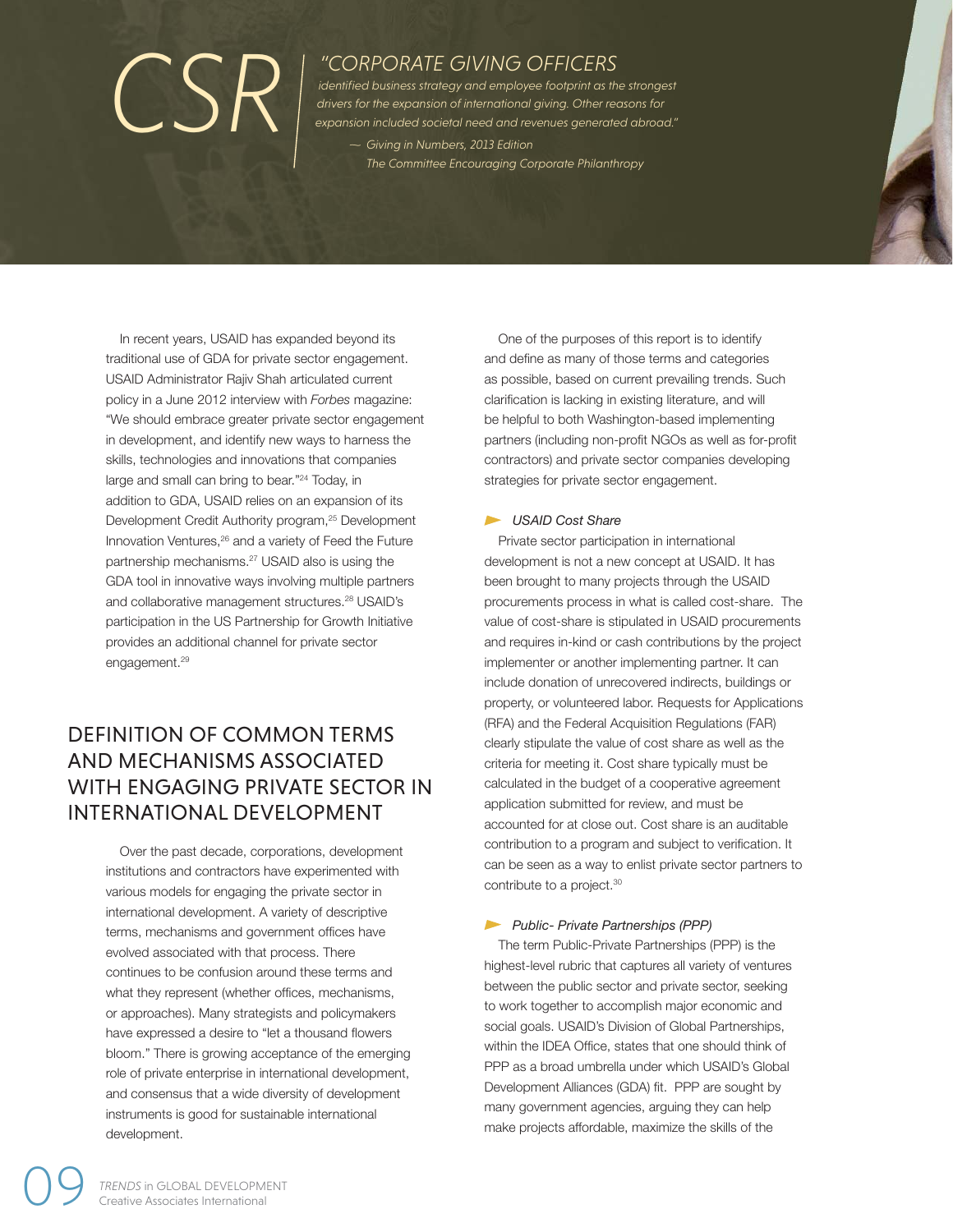

private sector, improve risk absorption among partners, improve focus on outcomes, and improve access to private sector capital. This term remains the normative term for many organizations referring to partnership work in international development, including PEPFAR, US State Department (and its Global Partnership Initiative), Global Alliance for Vaccines and Immunization (GAVI), and the Global Alliance for Clean Cookstoves (GACC). Many major global partnerships for development continue to refer to themselves as PPPs.<sup>31</sup>

#### *Global Development Alliance (GDA)*

In 2001, USAID adopted the term Global Development Alliance (GDA), as a particular modality for PPPs for international development. USAID defines its GDAs as having a 1:1 leverage of USAID resources, involving a nontraditional resource partner, a jointly defined solution to a social or economic development problem, shared risks and results, and sustainability. The GDA is accessed by private sector businesses and international development contractors through an Annual Program Statement (APS), the latest of which was issued for 2014. Potential partners should discuss APS ideas with USAID Mission and Washington staff to initiate the partnership development process. GDA sectoral manuals developed under the DAI support contract are currently out of print, but online versions are available and may be useful when considering a GDA, as well as building relationships with corporations for lasting contracting partnerships.<sup>32</sup>

#### *Development Credit Authority (DCA)*

The Development Credit Authority (DCA) is an office within USAID's E3 Bureau that utilizes credit guarantees to unlock private sector capital for development. Its focus applies to all USAID Missions and is not specific to any country or region. 33

*Private Capital Group for Africa (PCGA)* The Private Capital Group for Africa (PCGA) office within USAID's Africa Bureau was established in 2011 to focus on leveraging private sector resources and expertise to achieve development outcomes specifically for Africa. Where possible, it also makes the technical skills of USAID missions also available to the private sector in the interests of improved coordination of programs and outcomes. 34

#### *Private Sector Alliance (PSA)*

USAID currently uses the term Private Sector Alliances (PSA) interchangeably with the term PPP. It is not an alternative to GDA and should not distract from USAID's preference for GDA as its principal mode of private sector engagement. The emergence of USAID offices with similar names (such as the Office of Development Partners and the Private Sector Alliance Division) has created some confusion over the past five years. As of August 2013, the GDA model for private sector alliances in international work had subsumed all other terms. 35

#### *Private Sector Engagement (PSE)*

Private Sector Engagement (PSE) is the term used internally at USAID to describe the Agency's initiative to identify opportunities where private sector business interests are aligned with USAID development goals. This term represents an approach, rather than a modality or mechanism. In policy circles it is increasingly being suggested that this term be used to describe the conceptual approach of development implementing partners, as it allows a dual focus that encourages PPP such as Global Development Alliances, as well as direct corporate contributions or contracts that would not involve USAID. 36

#### *USAID's Global Frameworks*

Since 2011, USAID has developed collaboration agreements with several corporations and organizations, agreeing to seek opportunities to work together in different parts of the world where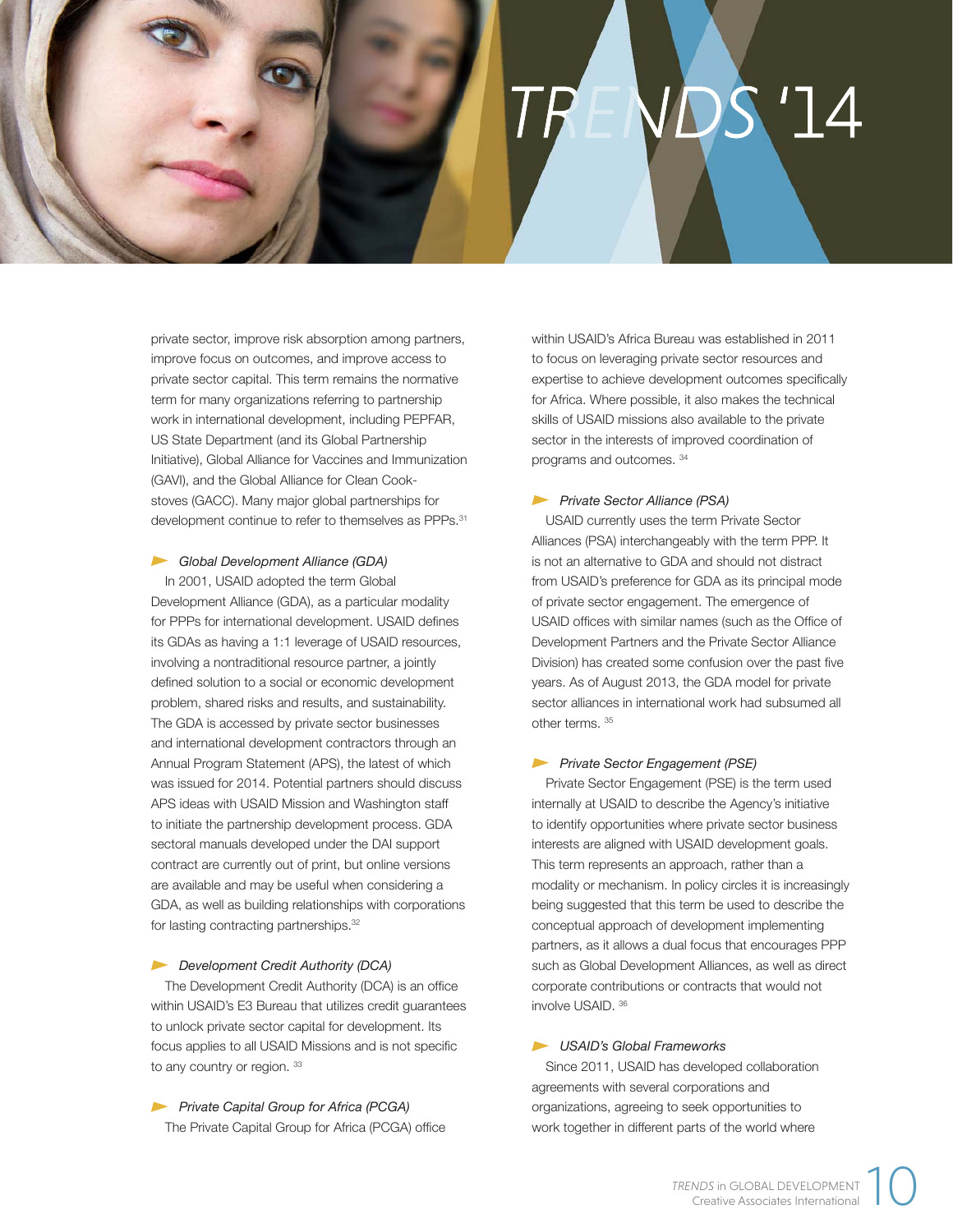# *38%*

# *"ONCE AGAIN, ECONOMIC DEVELOPMENT (38%)*

*is far and away the most pressing issue citizens want companies to address, increasing 4 percentage points since 2011… The environment (19 percent), human rights (11 percent)*  and poverty and hunger (11 percent) are the next most important issues consumers want *companies to tackle."*

*~ 2013 Cone Communications/ECHO Global CSR Study*

common interests and outcomes could be identified. These corporations include Cisco, Hewlett-Packard, Starbucks, Coca-Cola, Intel, Evensen Dodge, Global Sustainable Tourism, Seaboard, and Microsoft. These frameworks do not negate the GDA model, but provide as it were an MOU to seek relationships where possible, including GDA. 37

## *Morld Bank's International Finance Corporation (IFC)*

The World Bank (WB) considers much of its work to revolve around building the capacity of the private sector economy in developing countries. The most notable mechanism of the WB that encourages investment of capital in the private sector in developing countries is the IFC. IFC makes low-cost loans available to global and local businesses for entry or expansion in target sectors that support the development outcomes of host country governments or the World Bank. The IFC launched the Inclusive Business Models Group in 2010 specifically to promote new partnership models with private sector actors. 38

# *Overseas Private Investment Corporation (OPIC)*

OPIC is a USG-subsidized corporation whose purpose is to make low cost loans available to US businesses to enter high-risk economies. OPIC programs are similar to those of the IFC, as well as the PCGA. OPIC programs seek to increase the access of SMEs to credit in host countries. 39

## *Millennium Challenge Corporation (MCC) (PPP terminology)*

While the Millennium Challenge Corporation (MCC) is well positioned to promote PPPs for international development, its most common mode for engaging the private sector is through standard procurement processes as program implementers, at the international and host country levels. MCC supports development of the private sector at the country level through PPPs

and engaging small and medium enterprises at the country level. It encourages host country governments to enter into PPPs and helps to build their capacity for selection and management of PPP projects. MCC also incorporates strategies to build private sector investment in country compacts where possible. The traditional model for delivering foreign assistance through private sector partners/contractors, however, does not reference the development alliance model in the manner of GDA at USAID.  $40$ 

## *UK Department for International Development "Challenge Funds"*

The UK Department for International Development (DFID) has a Private Sector Department (PSD) to focus its work with that sector. PSD generally works to improve the investment climate in developing countries, engages the private sector in program development, and works directly with businesses to strengthen social services. It often utilizes the term "challenge funds" to engage private businesses through grants to establish new business ventures or improve existing ventures in developing countries. These funds are accessible through sectoral procurements (standard RFPs), coordinated through PSD. The DFID PPP and general private sector model often supports consortia (including international, local and UK-based firms) to work in developing countries.  $41$ 

## *Canadian International Development Agency Public Private Partnerships (PPP terminology)*

The Canadian International Development Agency (CIDA) uses an approach to private sector engagement that is similar to USAID's. CIDA has historically used PPPs to support investment studies and pilot programs of Canadian firms in new markets in developing countries. CIDA also encourages private sector businesses to enter partnerships with NGOs to accomplish development goals that support CIDA goals. CIDA and other bilateral models often use PPPs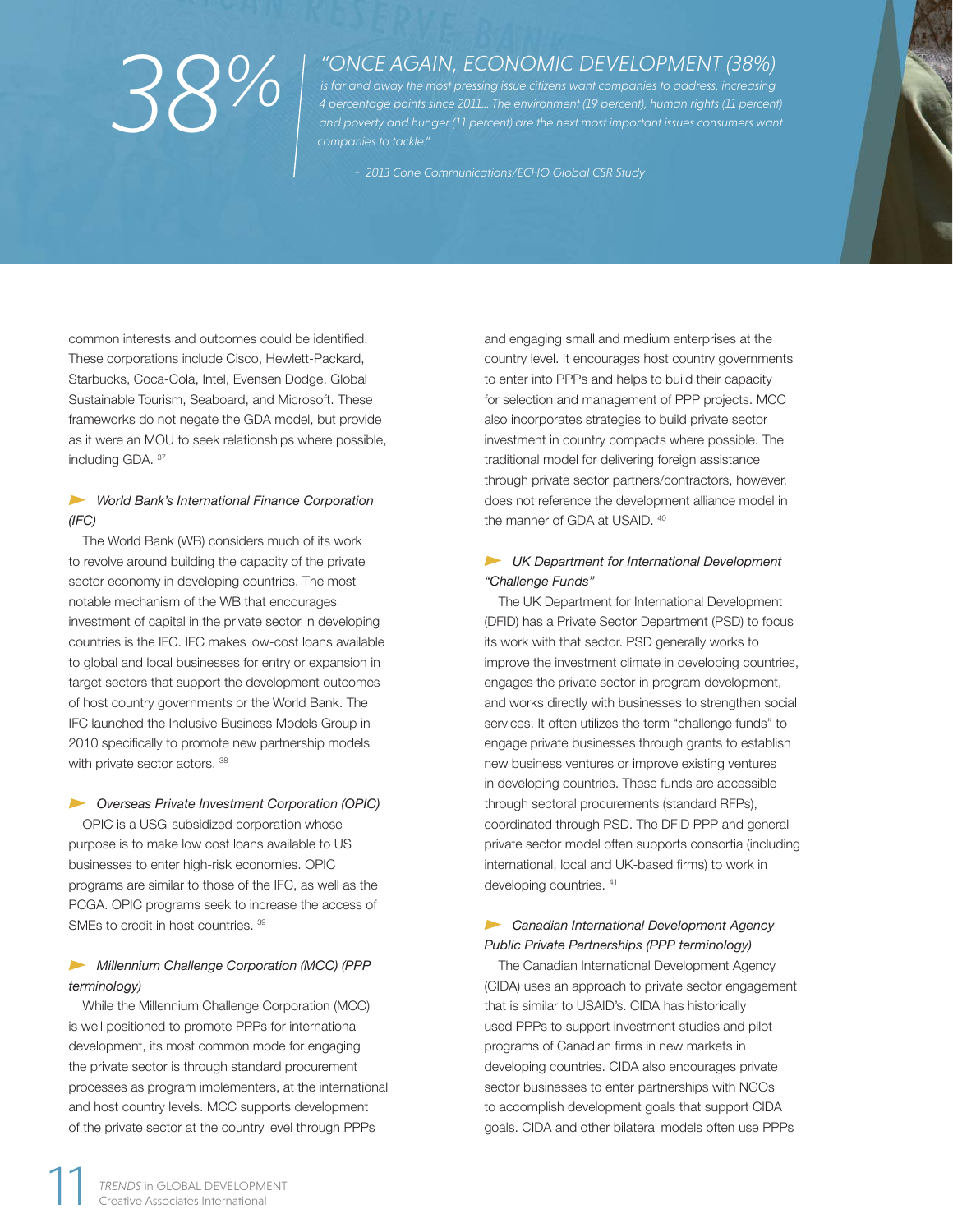# **TRENDS '14**

to help their national businesses establish themselves in emerging markets. 42

#### *Corporate Social Responsibility*

The term Corporate Social Responsibility (CSR) is how most corporations have historically described any work that could be described as philanthropic or for social purposes beyond usual business activities. Socially-conscious work can be delivered or supported through a variety of means, including foundationsupported activities where a corporate foundation has been established for philanthropic purposes, or through CSR offices established internally to guide strategy on "social give-back." Whether the corporation delivers such support through a foundation or its CSR office is determined by a variety of factors, often legal and related to corporate tax codes socially and environmentally conscious activities increasingly are seen as a necessary part of doing business.  $43$ 

# IMPORTANT TRENDS AFFECTING PRIVATE SECTOR BUSINESS ENGAGEMENT IN INTERNATIONAL DEVELOPMENT

#### Sectors Receiving the Most Private Sector Support

Based on anecdotal reports about corporate investments in development, and a 2007 USAID summary of its Global Alliances, it appears that corporate investment in international development has favored particular sectors. Sectors with the highest percentage of GDA partnerships included:

- 1. Economic Growth and Trade 26%
- 2. Health 13%
- 3. Environment 13%
- 4. Agriculture and Food Security 13%
- 5. Education and Workforce Training 10%
- 6. Democracy and Governance 8%
- 7. HIV/AIDS 4%
- 8.  $IT 4\%$
- 9. Emergencies 4%
- 10 Energy 4%
- 11. Family Planning 1%

USAID and DEVEX Impact reported that by 2013, newer partnership data collected from various sources within USG indicated the following percentage of investments by sector:

- 1. Health 27%
- 2. Economic growth 27%
- 3. Environment 14%
- 4. Agriculture and food security 10%
- 5. Democracy and governance 9%
- 6. Education 6%
- 7. Women and gender equity 3%
- 8. Humanitarian assistance 2%
- 9. Energy 2%

Some speculate that most corporate investment in environmental sustainability, workforce training, and economic growth is the result of specific pressures such as the decline of natural resources, and the economic and political instability caused by the untrained youth bulge in developing countries. High profile events in supply chain management (Bangladesh) have also contributed to corporate investments in workforce training and supply chain management. There has also been a concerted effort to bring the private sector into agriculture-related partnerships under the President's Feed the Future Initiative. That initiative, along with global tensions about food prices, and improved public relations for corporations, help explain the number of high profile partnerships in agriculture.

### Growing Trend for More and Better Communications and Use of Social Media

An increasing number of communications tools, including newsletters, blogs, corporate mission statements and social media are promoting the role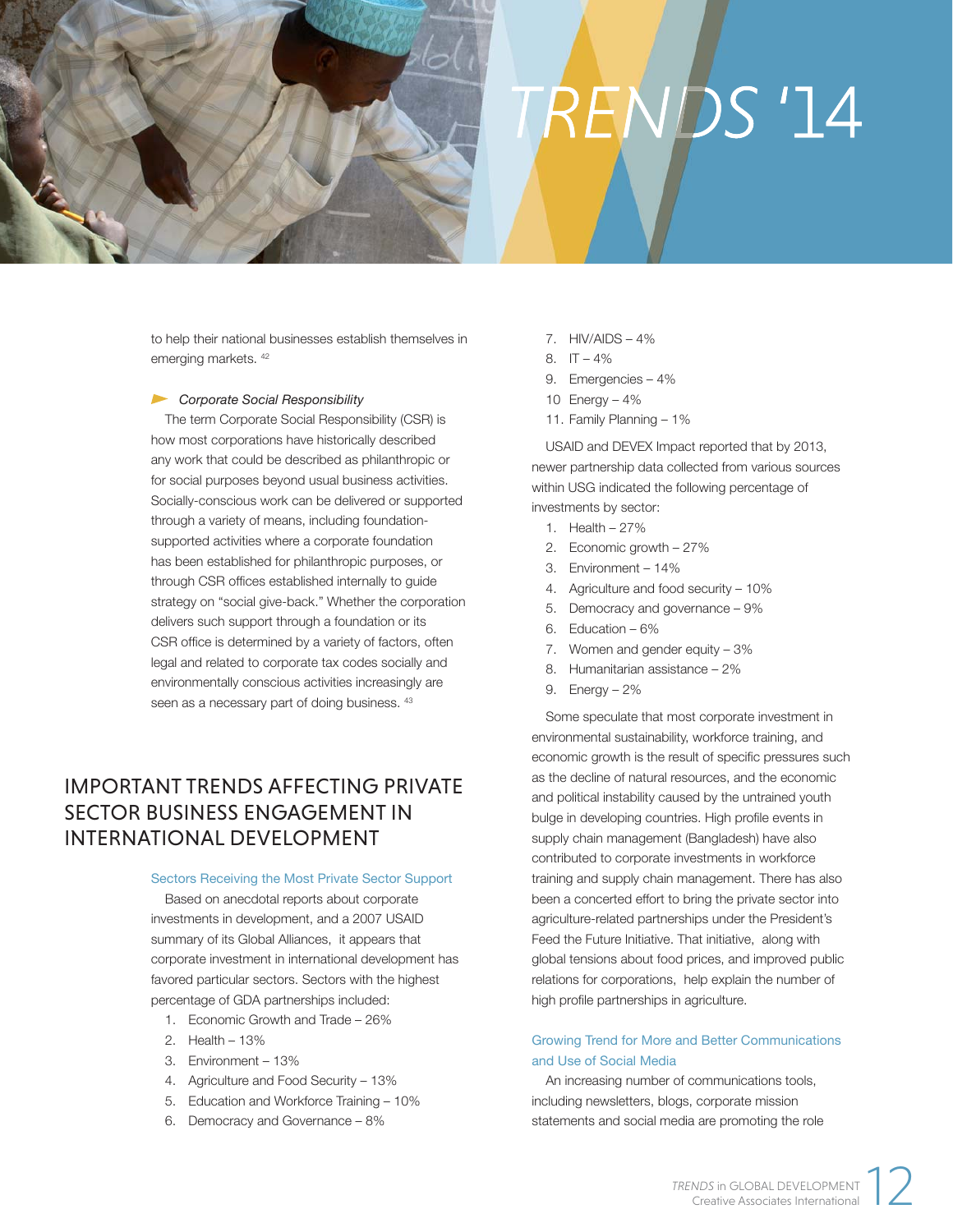# TREN

of social responsibility in the private sector. Such communications target corporations' employees and customers alike. Some studies show that customers rank first for driving a business' sustainability efforts (37%), employees rank second (22%), and shareholders rank third (15%). Thus a company's ability to innovate and communicate about its innovations is linked through its employees as well as its customer base. The Harvard Business Review Blog (July 2013) stated the clear and growing impact of social media attention on CSR, and made the case for proactive engagement. 45

## Corporate Contracts Directly with Implementing **Partners**

To support increased engagement by the private sector in international development efforts, relationships can be built that result in corporations working directly with implementing partners in developing countries, without USAID's involvement. Representatives of some corporations report that they would actually like to work in that way, noting that in the past they may have had as many as five inquiries from different government offices about potential partnership. In such cases, the corporation might prefer to undertake a project-driven approach through an implementing partner, because it may be more consistent with a company's own business goals (which are not necessarily USAID's development goals). This could mean there is a need for physical infrastructure to accomplish corporate goals, or it could mean that human resources or specific talents are needed in order to deliver products in target markets. In other cases, corporations are willing to invest in community economic development in order to cultivate new markets for growth. Thus, a corporation may choose to have a direct relationship with an implementing partner. The relationship may deliver outcomes for the corporation that exemplify the concept of shared value as described above. The service provided by the implementing partner delivers useful outcomes for a corporation's core business

practices while also supporting development goals. Some working in the field of private sector engagement in international development use the term "international development companies," or IDC, to designate for-profit as well as non-profit NGOs.<sup>46</sup> For the purposes of this paper the term IDC will not be used. The key issue is that any international development partner – non-profit NGO or for-profit contractor can provide services to a corporation to deliver shared value outcomes.

Table 2 is an anecdotal list of contracts by private firms with implementing partners without USAID facilitation. Some of these contracts were concluded following a tender process resembling USAID's, and others were signed after less public procedures. Illustrative maps showing private sector investment in global locations for social or environmental give-back can be found at Business Civic Leadership Center's Map for Good, or the DEVEX Social Impact website (funded by USAID).47

#### Let Business Do Business

There is a growing private sector voice advocating that business contributes best to international development when it integrates social contributions with its core business practices, and then is allowed to "do business." Most academic writers and policy makers have struggled with existing models of CSR and private sector involvement in social development because emerging models seem to bifurcate social contributions from business practices, as if the two domains were antithetical. But there is a growing voice of prominent writers making the case that business qua business already makes strong contributions toward society and social development, and if social objectives are integrated into business practices it would unleash massive contributions by the private sector to sustainable social, economic and environmental development. This trend offers new opportunities to reconfigure assumptions about NGOs and PVOs as "the forces of good" while corporations and for-profit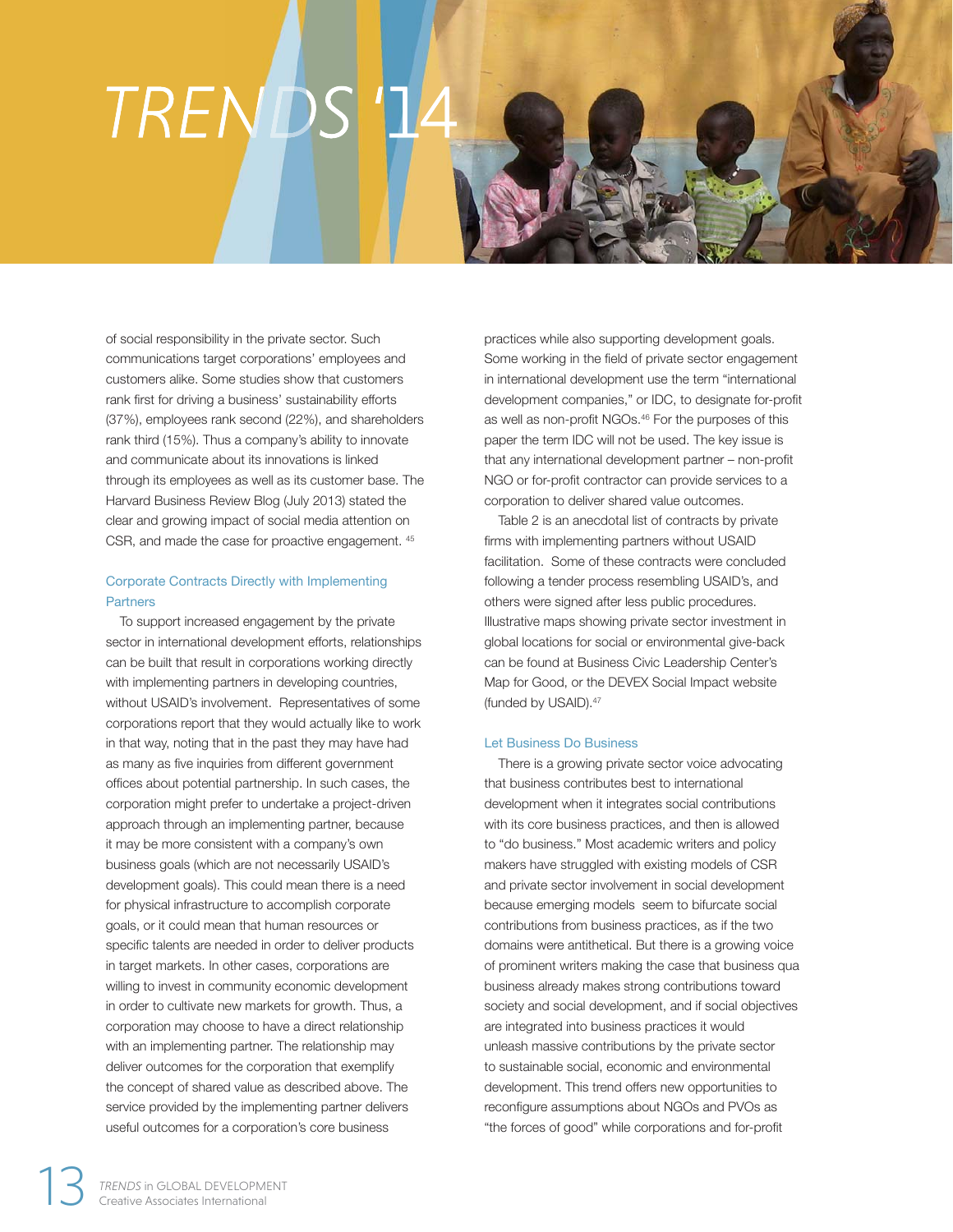# *Giving Beyond Borders: A Study of Global Giving by U.S.*<br>*86 percent)*<br>*86 percent)*<br>*86 percent)*<br>*867 percent)* their foreign giving budget size."<br>*- Giving Beyond Borders: A Study of Global Giving by U.S.*

# *"INTEREST IN INTERNATIONAL GIVING WILL*

Table 2: Contracts by private firms with implementing partners without USAID facilitation

| <b>CORPORATION</b>            | <b>IMPLEMENTING CONTRACTOR</b>                     | <b>SECTOR</b>                                                                                                                                             |
|-------------------------------|----------------------------------------------------|-----------------------------------------------------------------------------------------------------------------------------------------------------------|
| Chevron                       | DAI                                                | Developed economic development strategy for<br>Nigeria (Chevron-registered) Foundation                                                                    |
| Chevron                       | DAI                                                | Indonesia economic development                                                                                                                            |
| Walmart                       | DAI                                                | Global program empowers women factory<br>workers - teaches life skills, leadership,<br>communication skills: India, China, Bangladesh,<br>Central America |
| Walmart                       | <b>IYF</b>                                         | Labor skills training for youth in Brazil                                                                                                                 |
| Walmart                       | <b>IYF</b>                                         | Following Brazil model, training also in Argentina,<br>Chile, South Africa, China                                                                         |
| Gap, Timberland, Limited      | DAI                                                | Central America Initiative to enhance labor<br>standards (supply chain)                                                                                   |
| Cargill                       | Wild Asia, Solidaridad                             | Agriculture                                                                                                                                               |
| Cargill                       | CARE                                               | Poverty alleviation in 8 countries                                                                                                                        |
| Hess Oil                      | <b>FHI360</b>                                      | Education                                                                                                                                                 |
| Intel                         | <b>World Vision</b>                                | Global partnership to support education in<br>developing countries                                                                                        |
| Caterpillar (Foundation)      | CHF (Global Communities)                           | Vocational training to Caterpillar for Haiti affiliate;<br>equipment donations to CHF                                                                     |
| Caterpillar (Foundation)      | CHF (Global Communities)                           | Labor Market, job placement in Middle East                                                                                                                |
| Caterpillar (Foundation)      | <b>IYF</b>                                         | Youth employment skills training in 12 countries,<br>including South Korea, Mexico, India, Jordan,<br>Singapore                                           |
| <b>General Mills</b>          | Technoserve                                        | Agriculture                                                                                                                                               |
| Feed the Children (Yum Foods) | Deworm the World,<br>Innovations in Poverty Action | Food security, Education; donation of deworming<br>tablets                                                                                                |
| GlaxoSmithKline (GSK)         | Save the Children                                  | Child survival; rollout of new antibiotic product to<br>help fight pneumonia                                                                              |
| <b>Hilton Worldwide</b>       | <b>Vital Voices</b>                                | Global initiative to reduce child trafficking                                                                                                             |
| <b>Hilton Worldwide</b>       | IYF, Room to Read                                  | Youth development in Hilton markets; Bright Blue<br>Futures initiative                                                                                    |
| Conrad Hilton Foundation      | Abt Associates                                     | Evaluation of the Foundation's initiative on<br>homelessness                                                                                              |
| MasterCard Foundation         | Technoserve                                        | Youth learning for employment opportunities in<br>Agriculture in Kenya, Uganda, Rwanda                                                                    |
| <b>PWC</b>                    | <b>PWC Project Team</b>                            | Financial literacy course offered through schools<br>in Belize                                                                                            |
| Amway                         | South Korea Government                             | Teach healthy habits to children in schools                                                                                                               |
| Amway                         | Amway China Affiliate Business                     | Boosts resources to disadvantaged schools                                                                                                                 |

*TRENDS* in GLOBAL DEVELOPMENT NDS in GLOBAL DEVELOPMENT<br>Creative Associates International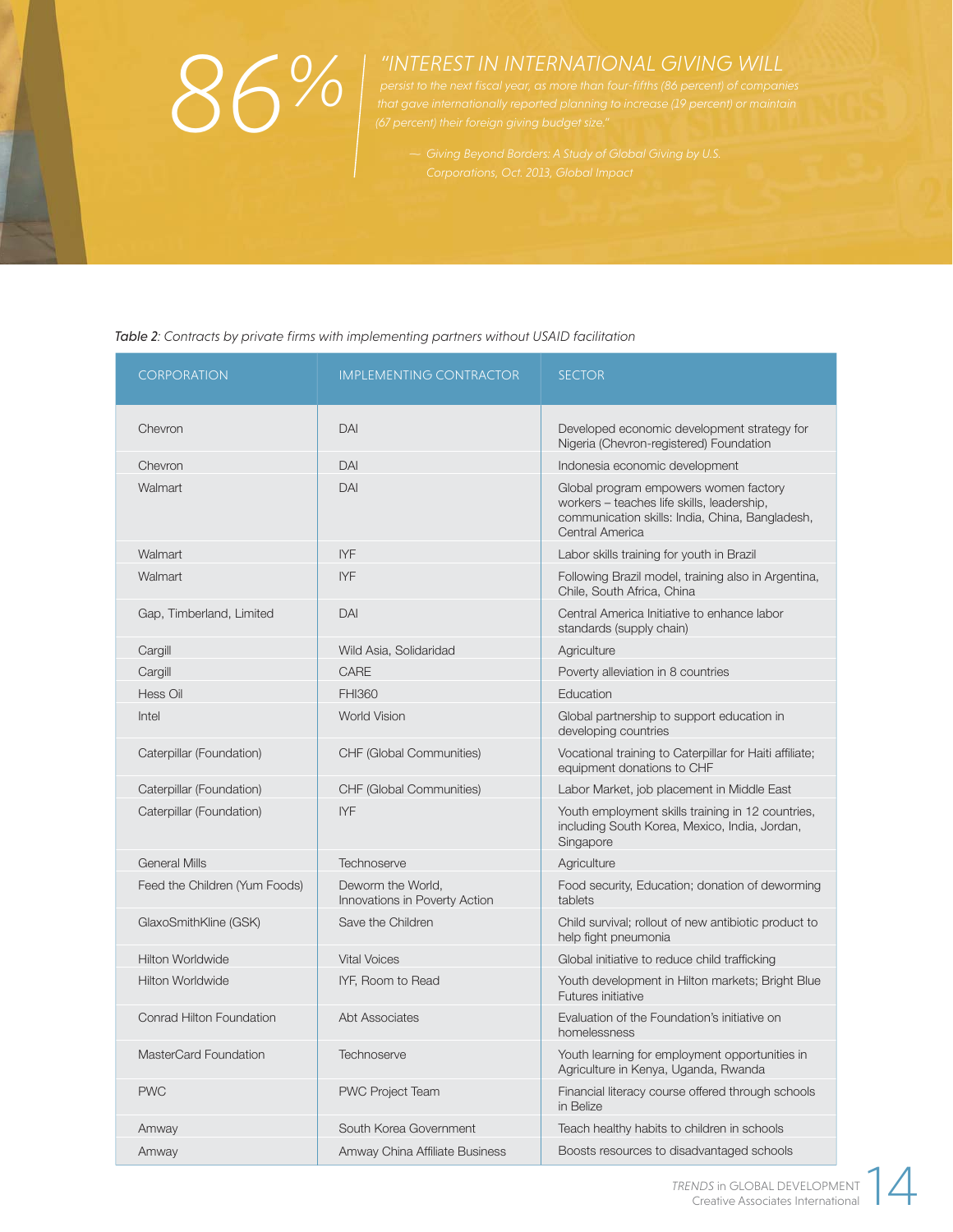# TRENDS

companies are seen as "interested only in profit." One prominent South African writer even describes certain NGOs as being anti-business, and suggests that companies should not provide funding to anti-business NGOs who may in fact be considered "the enemy." 48

## Education Sector Seen to Lag in Private Sector Engagement

 Education professionals with interests in CSR speculate that the formal education sector in developing countries lags behind other sectors working with private sector partners as a result of the following factors:

- Lack of public and business trust that the government education sector and workforce is free from corruption
- Lack of a constituency who can pay for services (young children and their own education)
- Lack of private sector firms at the local level ready to participate in education delivery , and therefore unable to f self-regulate within the industry
- A trained cadre of teaching workforce who often view private sector delivery models as competitors
- § Private sector actors often lack access to capital, qualified teachers and administrators
- § Slow bureaucratic processes associated with education often lead private sector education providers to establish unaccredited institutions that have difficulty fitting into any government system
- Lack of accountability in the public sector for quality and equity. 49

 These obstacles to private sector engagement in education are being addressed with increasing frequency and determination by UN agencies as well as USAID and DFID. The formation of the Global Business Coalition for Education – a private sector advocacy group run by businesses to increase business investment in education – should help to

eliminate disparity in private sector funding trends. It may be said that current trends to deliver private sector support to education seem to favor approaches that provide support to government Ministries of Education as implementers of education services, rather than fostering development of private sector businesses or NGOs as alternate service providers.

#### Increasing Demand for Consistent Impact Evaluation

It can be speculated that the increasing demand for consistent impact evaluation favors sectors that contribute to immediate and ongoing business success, while posing minimal risk. However the relative newness of a private sector role in international development, the reluctance of corporations to publicize their market investments or the evaluation of their investments, the inconsistency in definitions for private sector work, and USAID's renewed emphasis on rigorous evaluation of programs, means that there is no consistent long-term evidence. Definitive qualitative judgments about the effectiveness of programs cannot be made, nor can definitive statements about the direction of investments into particular sectors, because evidence is incomplete and largely anecdotal.<sup>50</sup> This situation prompts many to call for more consistent application of monitoring and evaluation practices.

#### In-Kind Contributions versus Cash Contributions

A McKinsey 2009 working document on PPP describes an emerging reluctance by corporations to make cash contributions (as opposed to in-kind contributions).

This can be explained by the fact that expectations about potential private sector contributions were often unrealistic. Most companies leverage their equity for operations so direct cash donations for philanthropic activities unrelated to their core business are a very expensive way to contribute. A second explanation is the fact that the private sector does not always see eye to eye with its public and civil sector partners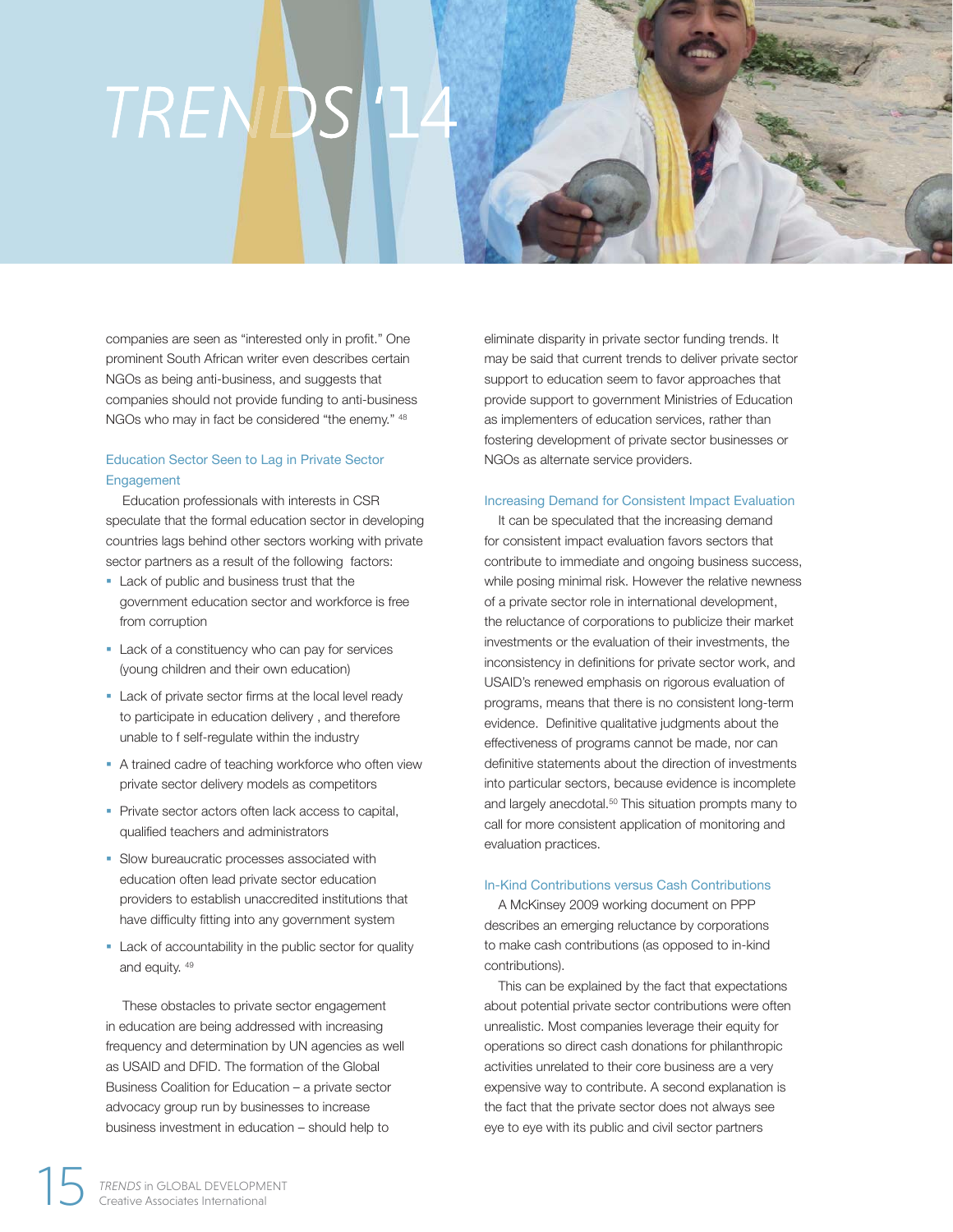# *05*

## *"OVER THE LAST 8 YEARS, THE U.S. GOVERNMENT*

aid is no longer the major player in global poverty reduction, and Official Development *Assistance (ODA) is no longer the sole measurement of countries' generosity. U.S. private philanthropy, remittances from migrants living in the United States to their home countries, and private capital flows each exceeds U.S. ODA."* 

*The Index of Global Philanthropy and Remittances 2013 ~ Hudson Institute Center for Global Prosperity*

on how resource contributions should be made; partners often want something other than what the private sector is willing to give. For example, many companies are eager to make in-kind donations to the Global Fund, but the Fund historically has preferred to receive monetary support, which supports its policy of "country ownership," enabling recipient countries to procure products of their choice. Any trend to inkind contributions can be viewed as an opportunity for international development contractors to market products or services that help a business enter new markets or expand (trained workers for) its core business.

#### Volunteerism as a Modality for In-Kind Support

Skills-based (or pro-bono) volunteering has become an important way of fostering employee engagement in international development, The use of the internet and virtual communications tools to link volunteers and recipients in developing countries have enhanced this trend. Employees of companies like IBM, Deloitte, and PWC have skills that could help build the capacity of NGOs and other community organizations around the world. Such volunteer programs have been encouraged by firms whose mandate is to link volunteers in developed economies with recipients in developing countries.51

#### Emphasis on ICT Programs and Innovation

There are many agencies and businesses that continue to emphasize the importance of harnessing the private sector's ability to innovate for international development, using scientific evidence and scientific methods. The computer industry in general, and specifically the Gates Foundation, have influenced this trend. There are many global consulting firms as well as small technology companies that are eager to form partnerships in the international arena in order to gain a competitive edge in emerging markets. Whatever the origin of the trend, it is an important one, and private

sector engagement with IT firms are encouraged through the USAID partnership offices.

#### Private Sector Participation in Coalitions

Many corporations working in international development participate in associations such as Businesses for Social Responsibility (more than 250 corporate members); the US Chamber of Commerce Business Civic Leadership Center (more than 100 corporate members, including Creative Associates International); the Clinton Global Initiative (more than 1200 corporate members); Global Business Coalition for Health (230 corporate members); and the new Global Business Coalition for Education (founded in 2013 with 15 corporate members). For some 20 years, these associations have provided technical and strategic guidance to corporations investing in social development in the US and overseas. Their membership seems certain to increase with the growing acceptance of social investment in international development and increasing demands for communications about CSR and consistent evaluation criteria for development ventures.

#### Emphasis on Green Building and Climate Change

The US Green Building Coalition (USGBC) has led a global trend for new construction to address environmental issues, and specifically climate change. International as well as US construction firms have responded to UN reports on climate change and the pressure within private sector coalitions such as Clinton Global Initiative (CGI) to focus on the climate. Energy companies also are very sensitive to these pressures. The September 2013 report<sup>52</sup> from the UN-sponsored *Inter-Governmental Panel on Climate Change* has increased discussion about the urgency to address private sector environmental impacts. This trend has been important in sectors directly affected – construction, agriculture, energy, health – and will be of increasing importance in all sectors.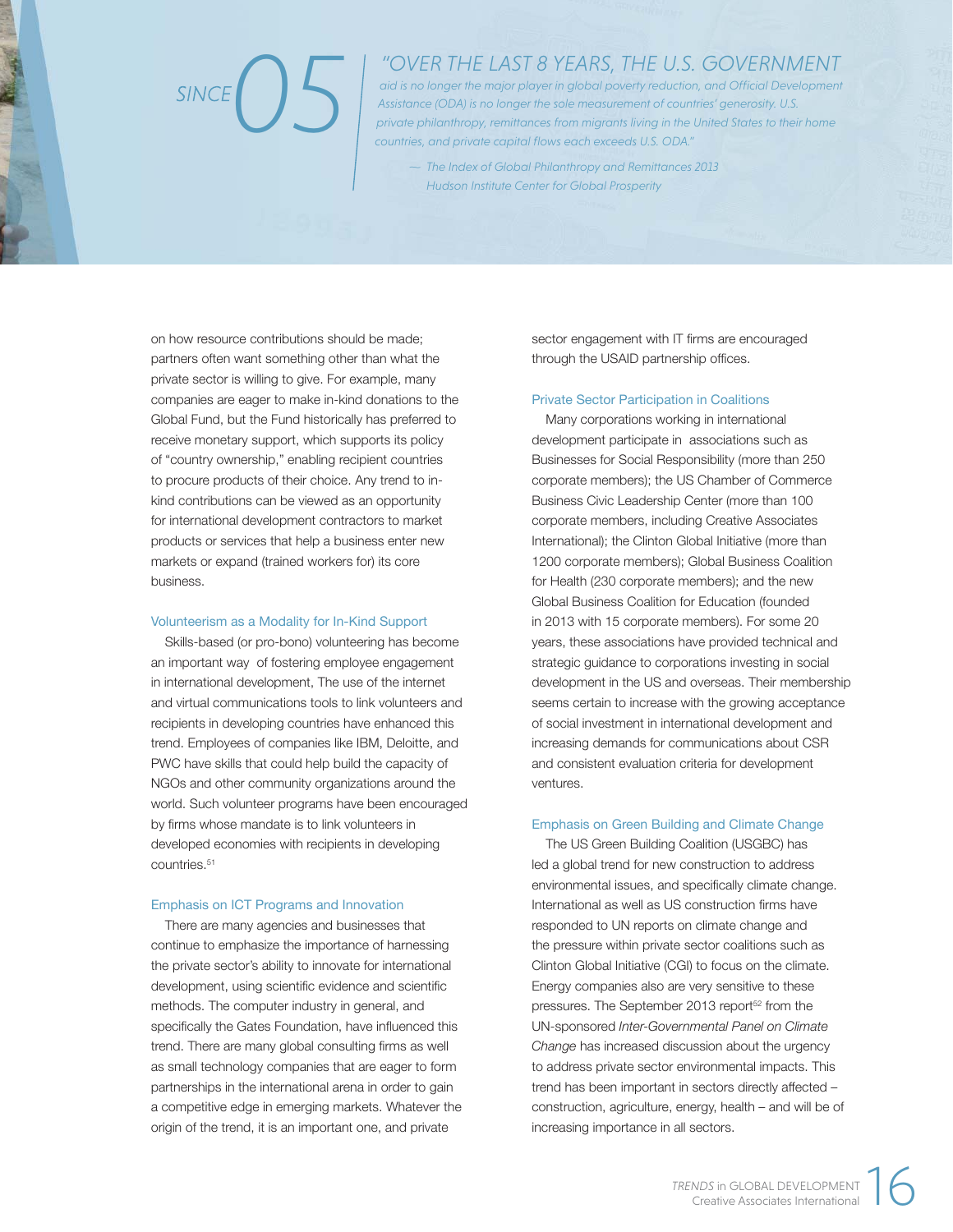# *funds towards increasing the sustainable impact of*<br>*funds towards increasing the sustainable impact of*<br>*development assistance programs.*

*USAID HAS BUILT MORE THAN 1,600*

*alliances with a wide variety of private sector entities in the past 11 years, leveraging more than \$19 billion in public and private development assistance programs.* 

# MODALITIES FOR PRIVATE SECTOR BUSINESSES TO ENGAGE INTERNATIONAL DEVELOPMENT EXPERTISE

There are several modalities through which the private sector can participate in international development, with or without governmental support. Some are established, well-known modalities (such as contributing to NGOs), while others are emerging modalities that may increasingly be considered as options for engagement. None of these modalities have been consistently monitored or evaluated and therefore their effectiveness compared to traditional modes of delivering foreign assistance cannot be assessed. The following section attempts only to clarify the modalities available to implement international development activities.

### Engaging Non-Profit NGOs as Development Partners

There are many non-profit NGOs involved in the business of international development, and these organizations are often viewed as the go-to implementing partners for private sector companies seeking to undertake international social development.<sup>53</sup> Some of these groups maintain their historical ties to religious denominations, such as Catholic Relief Services, and Lutheran World Relief; while others have loosened their ties to a religious tradition, such as ChildFund International. There are large international organizations without religious affiliation, such as Save the Children, as well as local organizations in countries where national governments usually have an NGO registration system. There are also non-profit companies that operate as "mission-driven" businesses. Because of their status as 501(c)3 non-profits, many of these organizations are registered as non-taxable charitable firms. But the cost structures of nonprofit NGOs are not necessarily lower than for-profit companies. Universities, for example, have non-profit

status, but are perceived by many to have high indirect rate structures. For these non-profit companies, the term "non-profit" does not necessarily mean they are a charitable organization. Rather, it refers to a tax status, has implications for the use and reinvestment of indirect rates internally, and means that profits are not paid to shareholders or an owner/proprietor. The governing board of InterAction, an advocacy organization for the internationally focused NGO community, further distinguishes between 501(c)3 organizations that pay board members and those that do not.

Along with the trend toward increasing localization of development programs by governmental development agencies, there is also an increasing focus on funding and building the capacity of NGOs based in host countries. Some international NGOs have undergone complex reorganizations to ensure host country or regional branches have looser affiliate status and are registered independent NGO entities in the host country. These in-country non-profit NGOs represent a source of significant technical expertise that the private sector can directly contract with for international development programs.

While there are many facets related to the cost structures of non-profit organizations, it is undeniable that, in the ecosystem of US foreign assistance, U.S. and international NGOs may house world-class technical expertise to be engaged by corporations in service of international development goals, at the local or international level.

## Engaging For-Profit Companies as Development **Partners**

There are many for-profit companies involved in the business of international development. There are business consulting firms that provide consulting services to governments to improve information systems and service delivery. There are contracting firms that implement large scale foreign assistance for the USG and are repositories of technical expertise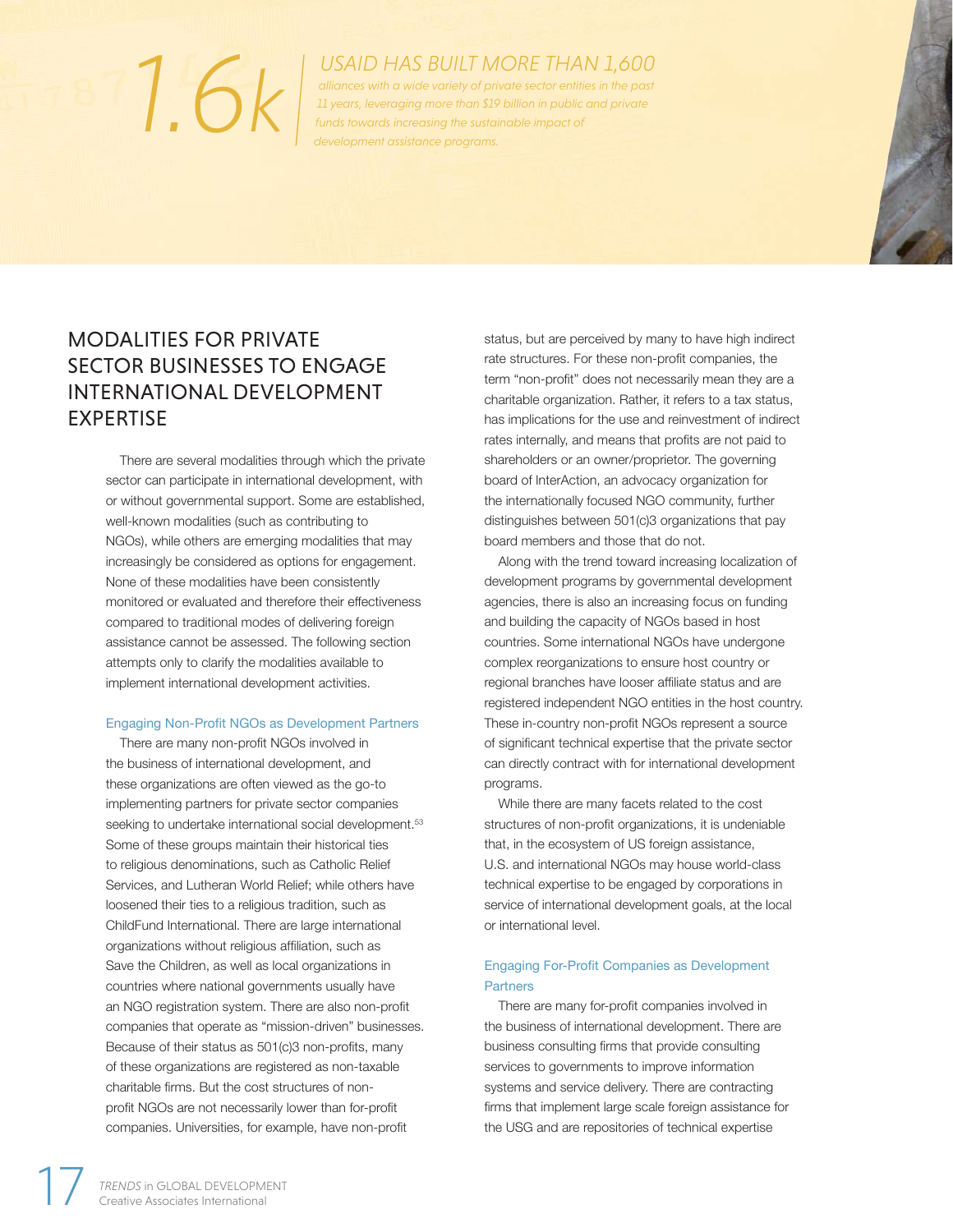

accessible to private corporations seeking to engage in international development. Literature documents the emergence of these for-profit firms and the technical expertise they provide in development assistance.<sup>54</sup> In the evolving world of business enterprise and the role of the private sector in development, the emergence of business models like the social enterprise, as well as debates about amending corporate charters to allow consideration of shared value outcomes to drive investment and business practices are very interesting developments. Several for-profit development companies were founded as small businesses by women and other minorities and have blended missions – seeking profit at the same time as seeking positive social outcomes. Had the notion or mechanism of a social enterprise existed at the time these businesses were founded, many would have been cutting edge models of socially conscious profit seeking businesses – whose shared value outcomes simultaneously built capacity in communities, and delivered social outcomes while generating profit for their owners – many of whom are women, or members of minority groups. Some of these for-profit companies are also employee-owned.

Non-profit and for-profit implementing partners have two key interests in expanding the role of the private sector in international development:

- Given the prominence of government-funded programs in international development, it is important that engaging the private sector increases the competitiveness of business proposals to USG and other governments insofar as they seek to increase the number of private sector partners and their role in development. Increasing the role of private sector partners is important for all the reasons described above in the USG case for partnership with the private sector to improve development outcomes.
- § Engaging the private sector in international development work with and without USG increases the likelihood that corporations will transform their business investments and practices to achieve

shared value outcomes, benefiting communities and the environment as well as shareholders. It would be a systemic change toward this end if corporations became regular contributors to, and direct clients of, development partners for international development work. Under such circumstances:

- An implementing partner may be sought by a private sector firm for technical assistance, to design strategy or implement activities in international development.
- An implementing partner may be sought by a private sector firm to deliver, manage, or evaluate its international development activities.

There are significant benefits for corporations engaging international development implementing partners, especially when they do not have adequate technical staff in-house to design, implement, manage, or evaluate projects on the ground. Whether a corporation engages a for-profit partner or a nonprofit NGO, the technical expertise available through these implementing partners is a strategic asset for US development and foreign policy, and should be actively sought. Once corporations begin to tap the strategic resources of such implementing partners, there is no reason to be dependent on USAID or US DOS to craft development strategy. These implementing partners bring value in at least six specific areas:

- Crafting social development strategy with all stakeholders, including development agencies, host country governments, and community level beneficiaries
- Improving the effective delivery of social interventions and strengthening infrastructure in education, workforce, and community development, economic growth, and health
- Facilitating relationships between business and hostcountry government
- Providing project-specific reporting and detailed accounting based on USG standards
- § Serving as a business' on-the-ground social services representative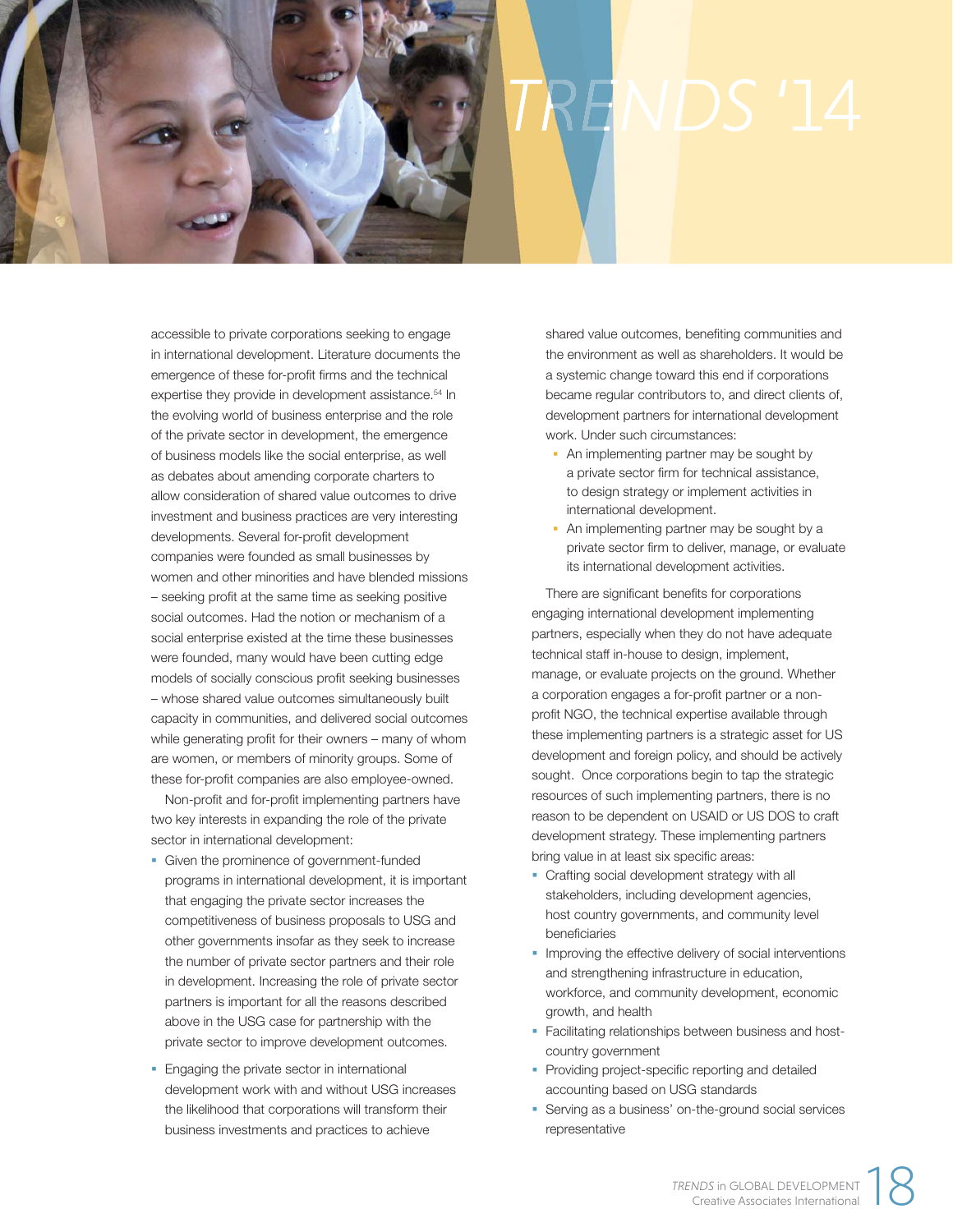# TRE

#### ■ Evaluating the impact of development programs.

While corporations have tended to turn to non-profits and non-governmental/private voluntary organizations (NGOs) for technical design and ongoing project implementation, there is growing awareness that valuable implementing partner expertise can also be accessed through for-profit international development companies. One of the goals of this paper, and the summary of modalities here, is to help familiarize private sector decision-makers with the resources at their disposal and to increase the variety of partners and strategies corporations undertake to participate in international development.

### Corporate Cash Contributions to a Development Agency; Co-Funding a Framework

There are very few examples of a multinational corporation making a significant contribution to a USAID Mission to fund the Mission's framework of development goals in a specific country. There is little indication that private sector companies have the ability to put significant financial resources toward such broad development goals. One of the few examples of this kind of support is Chevron's contribution to USAID/Angola to support overarching development goals that foster a stable economic environment. Corporate representatives indicate that funding is much more likely to be mobilized for specific social and development goals that may be linked more directly to the companies' interests, without the encumbrance of USAID and USG implementation and reporting requirements.

#### Development Impact Bonds, or Social Impact Bonds

 Social Impact Bonds were developed to facilitate public investment in social outcomes. Development Impact Bonds were developed specifically to focus on social outcomes in developing countries. The UKbased non-profit organization Social Finance clarifies that Social Impact Bonds were originally created to

reduce the risk to the public sector for provision of social services, and improve the outcome of public social services. Both categories of bonds repay investors as data on successes and failures flow in, but Development Impact Bonds payments become the responsibility of international development agencies such as USAID or DFID. Social Impact Bonds may be used to improve investment and outcomes on domestic social services in Europe or the US, and would be repaid by municipal entities along with other municipal bonds. These innovative bonds are designed to encourage investment in social service provision, and have been launched only recently, between 2010 and 2013, and their implementation has yet to be tested in any significant way.

#### Social Yield Notes, or Social Yield Option Notes

Social Yield Notes, or Social Yield Option Notes, are innovative instruments allowing individual social investors, corporations and government agencies to support a major initiative and gain economic and social returns from their investment.<sup>55</sup> Social Yield Option Notes (SYON, or SYN) are an elaboration of the Social Impact Bonds and Development Impact Bonds described above, but with additional innovation linked to new legal hybrid company structures that allow different returns to different investors. They are attracting particular interest in the education sector in the US (specifically in the state of Utah) as well as in global policy circles such as the Global Partnership for Education. It can be argued that these instruments move the model for investing in social services from a model of bilateral grants (foreign aid) to an equity framework, assuming the equity is valued as a function of the delivery of social outcomes. If they work as intended, an implementer would create a limited liability company to issue SYNs based on achieving future savings or benefits from meeting social development goals – such as education – driven by an agreement or strategy negotiated with the government. If successful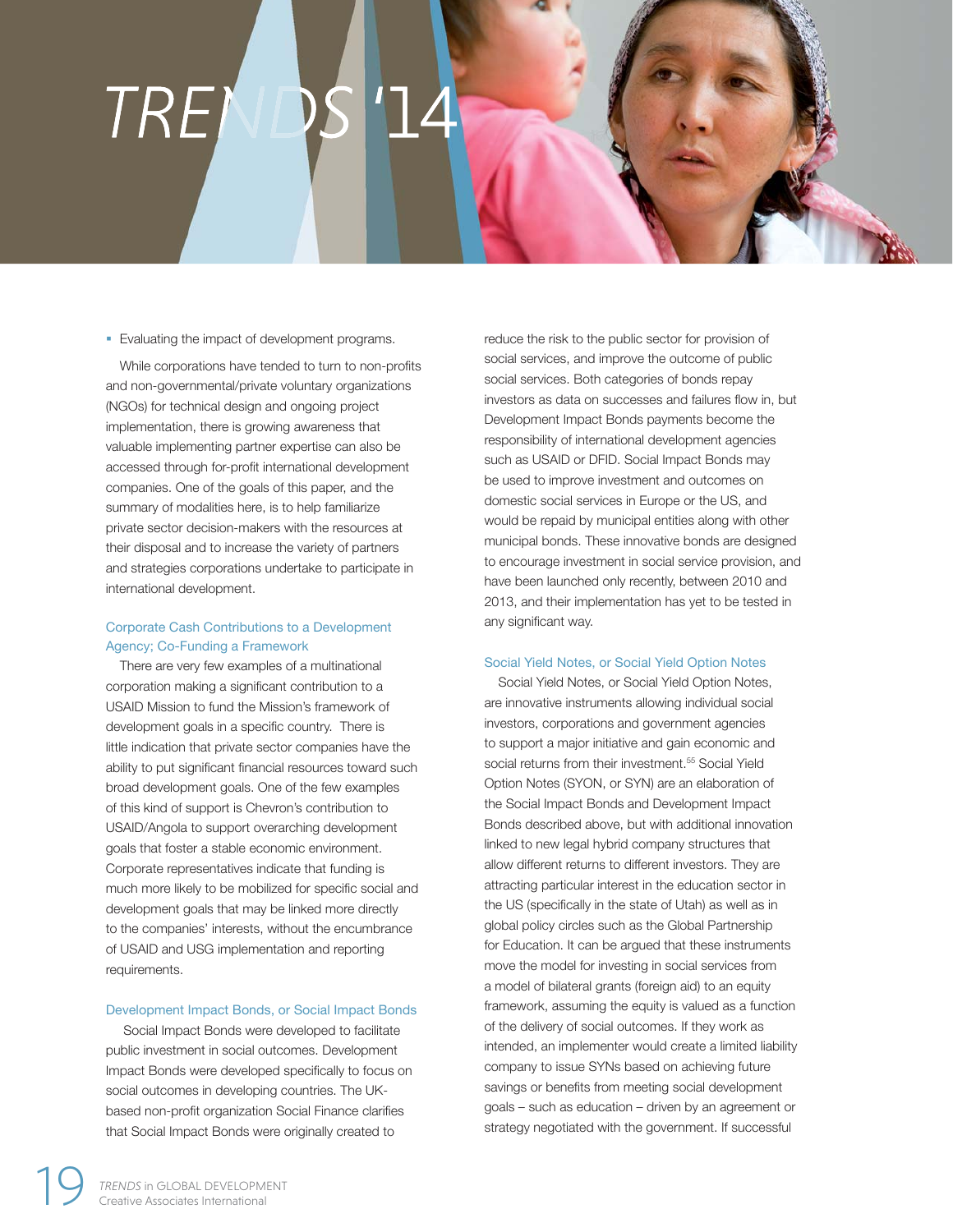# *97%*

# *"IN 2013, 97 PERCENT OF COMPANIES REPORTED*

*having an operating budget dedicated to corporate citizenship. In 2010, 81 percent of*  companies reported devoting financial resources to corporate citizenship. Thirty percent *of companies reported an annual corporate citizenship budget of at least \$1 million in 2013, a 25 percent increase from 2010."*

 $\sim$  Profile of the Practice 2013 *Boston College Center for Corporate Citizenship*

the SYNs could be traded on the market like other bonds, and thus could create added liquidity for social sector services. This model of social investment has yet to be tested in any significant way, in terms of the delivery of social services or in terms of satisfactory return to multi-stakeholder investors. But in theory it would provide corporations as well as individual investors a new option for supporting positive social impact in developing countries.

# ENDNOTES

1 "Kharas, Homi, Reimagining the Role of the Private Sector in Development," http://www.brookings.edu/ research/reports/2013/09/bbr-private-sector-development.

2 The G20 summit declarations are available at the website of the G20 Information Centre, University of Toronto, http:// www.g20.utoronto.ca/summits.

3 See http://b20coalition.org.

4 Busan Partnership Declaration, 2011, paragraph 32, http://www.oecd.org/dac/effectiveness/busanpartnership. htm.

5 "A New Global Partnership: Eradicate Poverty And Transform Economies through Sustainable Development," May 2013, http://www.post2015hlp.org/the-report/.

6 "Fact Sheet: US Global Development Policy," http:// www.whitehouse.gov/the-press-office/2010/09/22/ fact-sheet-us-global-development-policy. See also Podesta, John, and John Norris, "The Role of the U.S. Government in Promoting Private Sector Development Solutions" 2013 Brookings Blum Roundtable: The Private Sector in the New Global Development Agenda, The Brookings Institution, http://www.brookings.edu/research/ reports/2013/09/bbr-us-government-private-sectordevelopment.

7 See "Driving Inclusive Economic Growth: The Role of the

Private Sector in International Development," Report of the Standing Committee on Foreign Affairs and International Development, House of Commons, November 2012, http://www.parl.gc.ca/content/hoc/Committee/411/FAAE/ Reports/RP5732913/faaerp06/faaerp06-e.pdf.

8 "Increasing the Impact of EU Development Policy: an Agenda for Change," Council of the European Union, May 2012, paragraph 9. Strengthening the role of the private sector in achieving inclusive and sustainable growth was a principal theme of the November 2013 European Union Development Days consultation in November 2013. See http://eudevdays.eu/topics/ private-sector-and-development-what-role-does-privatesector-have-transformative-agenda. See also see the published roadmap for the planned EU Communication "Strengthening the Role of the Private Sector in Achieving Inclusive and Sustainable Growth in Developing Countries," September 2013, http://ec.europa.eu/governance/impact/ planned\_ia/docs/2014\_devco\_001\_private\_sector\_ communication\_en.pdf.

9 OECD statistics report that for 2011 three-fourths of financial flows to developing countries were from sources other than official development assistance and that 80 percent of those non-ODA flows were from the private sector. See Resource Flows Beyond ODA in DAC Statistics, http://www.oecd.org/dac/stats/beyond-oda. htm.

10 McKinsey working document, Public-Private Partnerships: Harnessing the Private Sector's Unique Ability to Enhance Social Impact (December 2009); PWC paper on PPP, Delivering the PPP Promise: A Review of PPP Issues and Activity; Personal communication with Western Union CSR representative Talya Bosch (October 2012).

11 See van Fleet, Justin, A Global Education Challenge: Harnessing Corporate Philanthropy to Education the World's Poor, Working Paper 4, Brookings Institution (April 2011) p. 7- 15, pp. 30-35.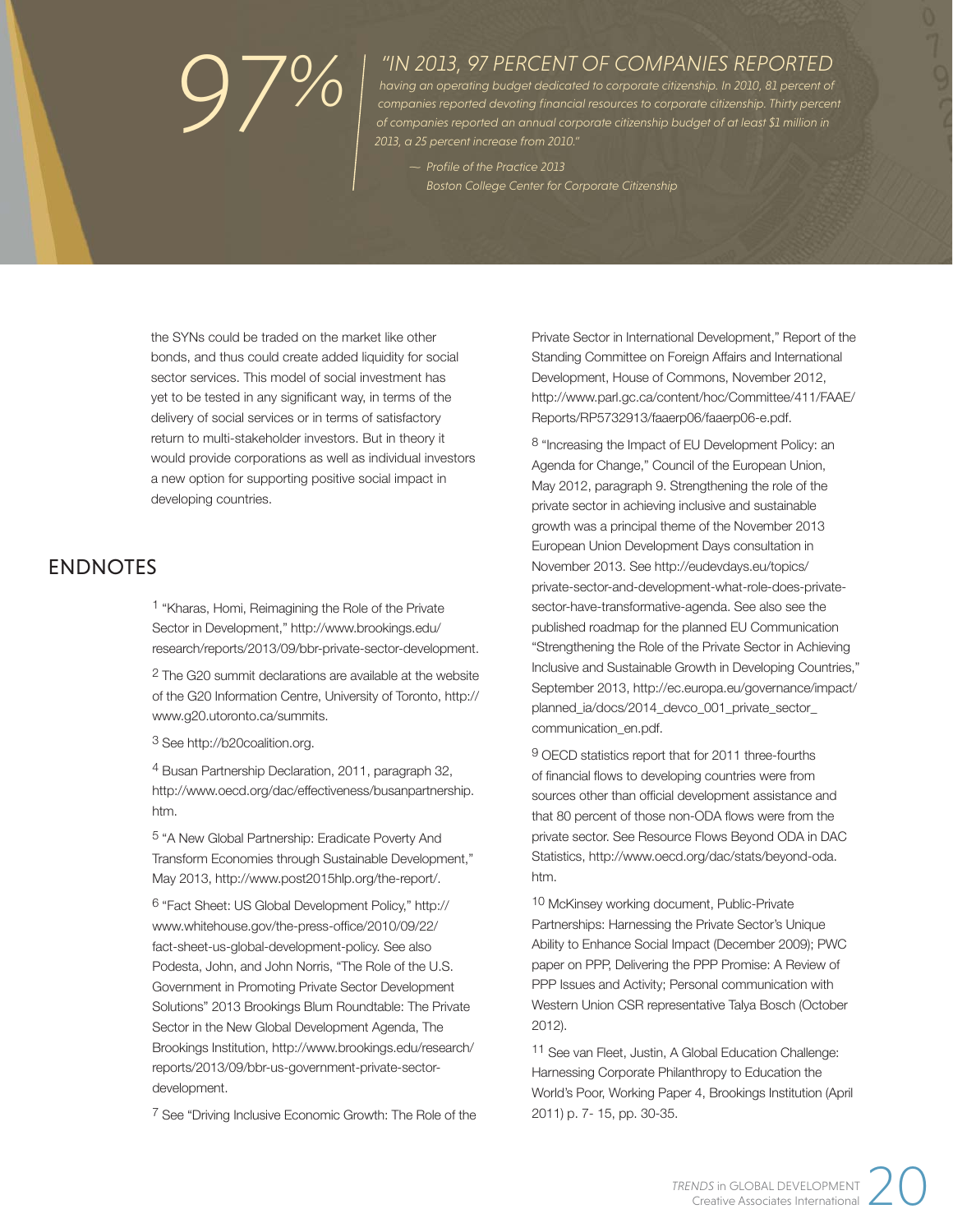12 van Fleet provides a succinct breakdown of decision makers in A Global Education Challenge: Harnessing Corporate Philanthropy to Education the World's Poor, Working Paper 4, Brookings Institution (April 2011) pp. 30-35.

13 Ibid. Personal communication with Justin van Fleet, Brookings Institution, 2012.

14 Personal communication, Justin van Fleet, Brookings Institution (2012).

15 For a concise brief description and links to the full Deloitte report Business Trends 2013 in PDF see http://www.syntao.com/CSRNews/CSRNews\_Show\_ EN.asp?ID=16344.

16 See CSR Wire August 2, 2013 Talkback discussion of Deloitte research at: http://www.csrwire.com/blog/ posts/959-five-global-trends-leading-a-growing-corporateinterest-in-esg-issues.

17 Ross, Susan Rea, Expanding the Pie: Fostering Effective Non-Profit and Corporate Partnerships, Kumarian Press (2012) pp. 80-83.

18 Landman, Robert, "Developing Local Economies: Creating Shared Value through Inclusive Value Chains," unpublished paper, Creative Associates (2013), pp. 1-2.

19 Personal communication with Global Partnership Team, USAID (August 23, 2013); see also McKinsey and Company, Public-Private Partnerships, working Document (2009), passim.

20 Lawson, Marian Leonardo, "Foreign Assistance: Public-Private Partnerships," Congressional Research Service (June 2011) p. 1-3.

21 See USAID GDA link at http://www.usaid.gov/gda.

22 Link to the database may be found at url http://gda. usaid.gov/alliances/index.asp?s=SVHTWWJYBVBXBPDSH GDMHRBQYLYTQYNT.

23 Ibid, Lawson (2011).

24 http://www.forbes.com/sites/rahimkanani/2012/06/19/ usaid-chief-rajiv-shah-talks-philanthropy-innovationtransparency-and-more/.

25 http://www.usaid.gov/what-we-do/economic-growthand-trade/development-credit-authority-putting-localwealth-work.

26 http://www.usaid.gov/div.

27 http://www.feedthefuture.gov/private-sector.

28 See examples at http://www.usaid.gov/gda/alliancesaction. For data concerning regional, sectoral, and industry distribution of USAID partnerships see Zulenovic, Z. Joe, "Data reveal trends in USAID's global partnerships for

development," Devex, May 2013, https://www.devex.com/ en/news/partnerships-for-development-what-do-the-datatell/80898.

29 See http://www.usaid.gov/news-information/fact-sheets/ partnership-growth.

30 There are many resources to consult for definitions of cost share, but ultimately these are subject to each procurement (RFP) and the Federal Acquisitions Regulations for the issuing agency.

31 See USAID GDA url at http://www.usaid.gov/gda; Lawson, ibid; Public-Private Partnerships: Harnessing the Private Sector's Unique Ability to Enhance Social Impact, McKinsey and Company Working Document (2009); Urio, Paolo, Public Private Partnerships: Success and Failures for In-Transtion Countries, University Press of America (2010) pp. 32-35; Farquharson, Edward, et al, How to Engage with the Private Sector in Public-Private Partnerships in Emerging Markets, World Bank (2011) pp. 1-3, pp. 16-23.

32 Personal communication with Global Partnerships Team, USAID (August 23, 2013). See USAID url for current GDA definition and mechanism, as well as the sectoral manuals http://www.usaid.gov/gda; see also IDEA Office url at http:// www.usaid.gov/who-we-are/organization/independentoffices/office-innovation-and-development-alliances.

33 Personal communication with Global Partnerships Team, USAID (August 23, 2013); see also url http://www.usaid. gov/what-we-do/economic-growth-and-trade/developmentcredit-authority-putting-local-wealth-work.

34 Personal communication with Global Partnerships Team, USAID (August 23, 2013); see also url http://www.usaid.gov/ news-information/fact-sheets/private-capital-group-africa

35 Personal communication with Global Partnerships Team, USAID (August 23, 2013).

36 Personal communication with Global Partnerships Team, USAID (August 23, 2013); see also Nelson, Jane, "Private Sector and Aid Effectiveness," in Catalyzing Development: A New Vision for Aid, edited by Kharas, Homi, et al., Brookings Institution Press (2011) pp. 84-87; Brainard, Lael and LaFleur, Vinca, "The Private Sector in the Fight Against Global Poverty," in Transforming the Development Landscap: the Role of the Private Sector, Brookings Institute Press (2006) pp. 7-11.

37 Personal communication with Office of Development Planning, Bureau for Africa, USAID (August 23, 2013); personal communication with Global Health Fellows representative (September 23, 2013).

38 See the WB IFC url at http://www.ifc.org/wps/wcm/ connect/corp\_ext\_content/ifc\_external\_corporate\_site/ home and the Annual Report on the Power of Partnerships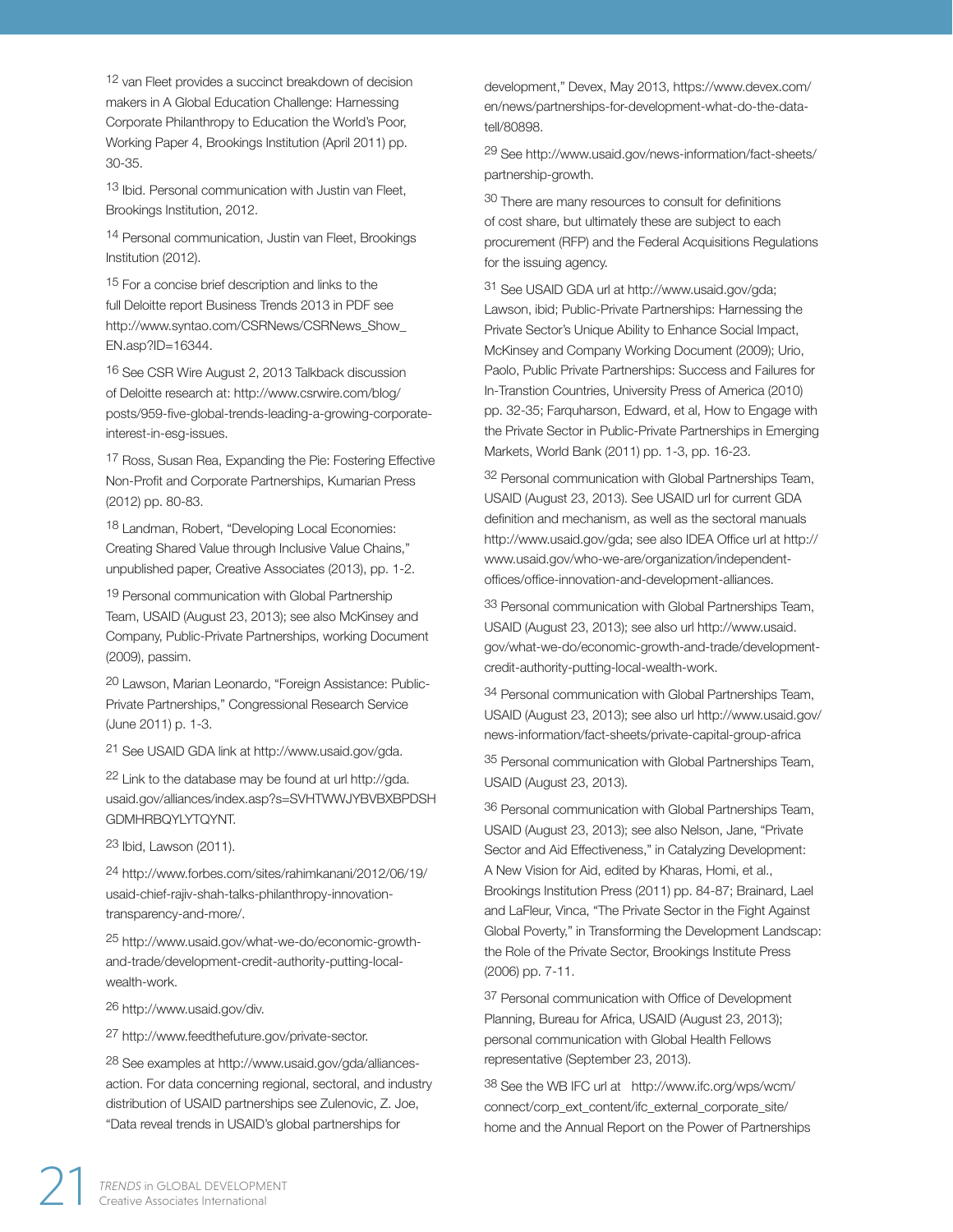at http://www.ifc.org/wps/wcm/connect/corp\_ext\_content/ ifc\_external\_corporate\_site/annual+report/2013\_online\_ report/2013\_printed\_report/ar2013

39 See the OPIC url at http://www.opic.gov/.

40 Consult the MCC url for language and reference to its approach to private sector engagement at http://www.mcc. gov/pages/business/engagement. An excellent toolkit has been developed and is available on the website providing guidance to host country governments for building and managing successful PPPs.

41 See the DFID url from the Private Sector Department at https://www.gov.uk/government/uploads/system/uploads/ attachment\_data/file/210397/private-sector

42 The CIDA url on private sector engagement can be found at www.acdi-cida.gc.ca/acdi-cida/ACDI-CIDA.nsf/eng/NAD-611142352-PKY.

43 There are several current sources that provide comprehensive discussion and definition of CSR and related concepts and strategies. A solid resource for definition is Hopkins, Michael, Corporate Social Responsibility and International Development: Is Business the Solution?, Earthscan (2007) pp. 33-43.

44 Dewar, Tom, Evaluating Global Development Alliances: An Analysis of USAID's Public-Private Partnerships for Development, USAID (DAI), Washington, DC (2007) pp. 41-42.

45 For discussion about communication and social media's role see Sustainable Business Forum, January 2013, at http://sustainablebusinessforum.com/ craneandmatten/78596/top-5-csr-trends-2013. See also the Harvard Business Review Blog at http://blogs.hbr. org/2013/07/how-the-voice-of-the-people-is/.

46 Runde, Daniel, and Savoy, Conor, The Ecosystem of US International Development Assistance: A Development and Foreign Policy Strategic Asset, Center for Strategic and International Studies (2012) passim.

47 The BCLC Map for Good can be found at url http://csr. bclcmaps.com/#!/; the DEVEX Impact site may be found at https://www.devex.com/impact/partnerships; it is often difficult to get particulars about corporate contracts with implementing partners due to the nature of this proprietary information. Information available is often anecdotal information.

48 See Bernstein, Ann, The Case for Doing Business in Developing Economies, Penguin Books (2010) pp. 313-321, pp. 363-367; Brainard, Lael and LaFleur, Vinca, "The Private Sector in the Fight against Global Poverty," in Transforming the Development Landscape: the Role of the Private Sector, edited by Lael Brainard, Brookings Institution Press (2006)

pp 1-19; Garriga, Elisabet and Mele, Domenec, "Corporate Social Responsibility Theories: Mapping the Territory," in Journal of Business Ethics, Vol. 53 (2004) pp. 51-53; Nelson, Jane, "The Private Sector and Aid Effectiveness: Toward New Models of Engagement," in Catalyzing Development: A New Vision for Aid, edited by Homi Kharas, Koji Makino and Woojin Jung, Brookings Institution Press (2011) pp. 83-95; Nelson, Jane, "Leveraging the Development Impact of Business in the Fight against Global Poverty," in Transforming the Development Landscape: the Role of the Private Sector, edited by Lael Brainard, Brookings Institution Press (2006) pp 41-51. See also a recent paper released by the Brookings Institution (September 2013) Investment in Global Education: A Strategic Imperative for Business, that proposes an untried concept for businesses and securities firms - trading in Social Yield Notes (SYN) - that would accrue and be traded by businesses much like another model - trading in Carbon Credits. See pp. 31-34.

49 Personal communication with African education and CSR specialist, Washington, DC (July 2013); see also University of Sussex, UK document entitled "Education: Would Public Private Partnerships Work?" available in the Eldis-id21 Archive through an Eldis search at http:// www.eldis.org/go/home&id=45982&type=Document#. UkmsXc1OEno. The full report and other documents pertaining to education are also available there.

50 Personal communication with representative of Global Health Fellows specializing on private sector health partnerships, September 23, 2013. See also an important site dedicated to helping companies measure impact in CSR at True Impact, http://www.trueimpact.com/.

51 This trend in pro-bono volunteerism has featured prominently in the BCLC and BSR conferences in 2012, and in CSR Wire in 2013. For an example, see also American Express Blog on CSR trends at url http://about. americanexpress.com/csr/csrnow/csrn068.aspx.

52 For all publications of the panel see the IPCC url at http://www.ipcc.ch/.

53 van Fleet, Justin, A Global Education Challenge: Harvesting Corporate Philanthropy to Education the World's Poor, Brookings Institution Working Paper 4 (2011) pp. 33-35; Ross, Susan Rae, Expanding the Pie: Fostering Effective Non-Profit and Corporate Partnerships, Kumarian Press (2012) pp. 13-14.

54 Barclay, Tony, 50 Years in Development: How Private Companies Adapt and Deliver, Council of International Development Companies (2012).

54 Winthrop, Rebecca, Bulloch Gib, Bhatt, Pooja, and Wood, Arthur, *"Investment in Global Education A Strategic Imperative for Business,"* Sept. 2013.